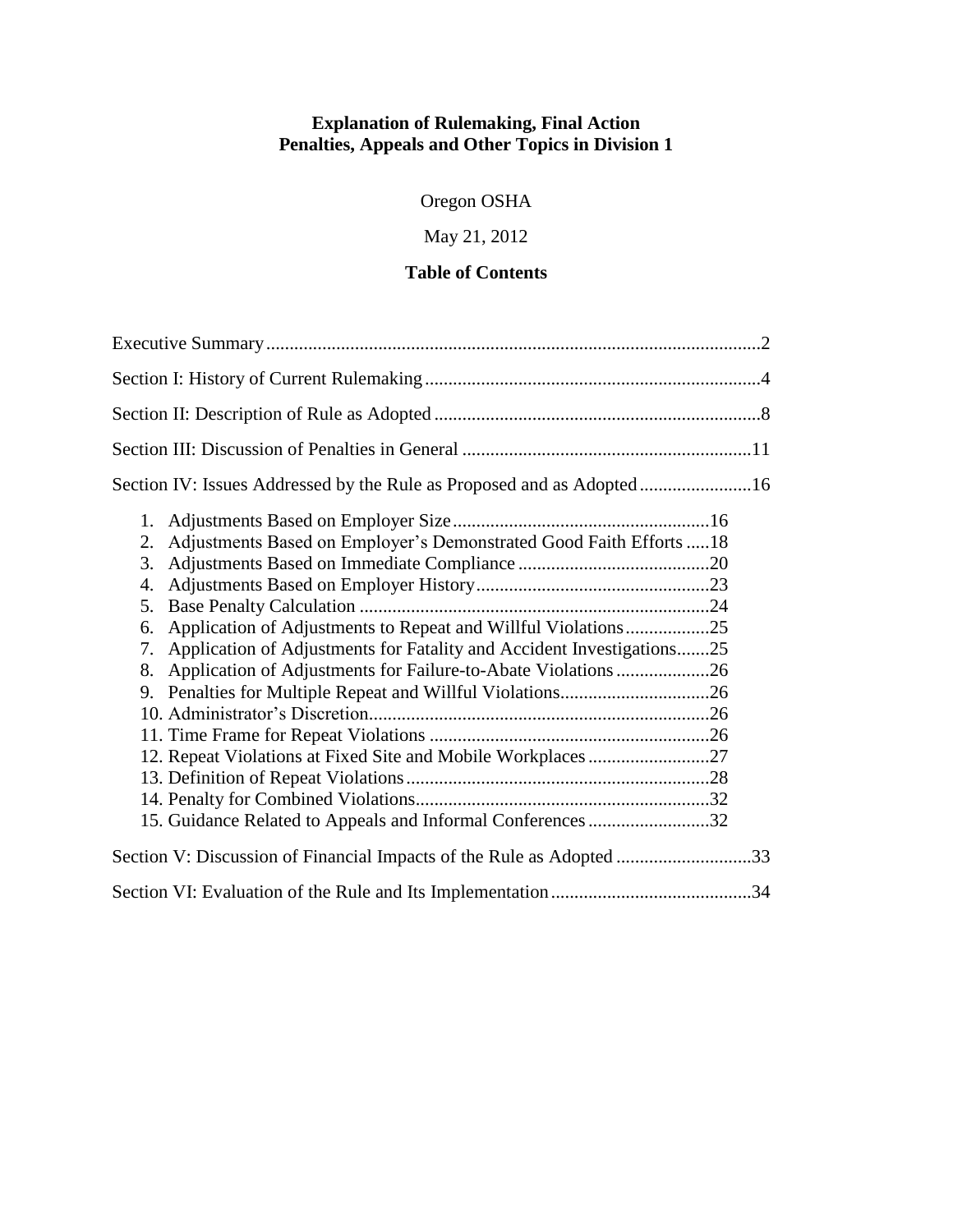# **Executive Summary**

During recent years, Oregon OSHA has several times considered revisions to its penalty structure – in internal discussions, in conversations with external stakeholders, and during discussions with the staff of the federal Occupational Safety and Health Administration (federal OSHA) who evaluate Oregon's compliance with the terms of the Occupational Safety and Health Act of 1970.

Federal OSHA has several times recommended that Oregon OSHA penalties (historically among the lowest in the nation, at roughly one-third the national and federal averages) be increased substantially. This includes a formal recommendation in the Federal Annual Monitoring and Evaluation (FAME) report for Fiscal Year 2009, issued in its final form in September of 2010. In addition, federal OSHA itself set out to increase the average penalties issued under federal jurisdiction by three to four times, issuing revised penalty guidance to its staff in the fall of 2009. At the same time, it encouraged states to take similar measures.

As a result of all those discussions, Oregon OSHA held a series of public forums throughout the state during the late spring and summer of 2010 designed to obtain feedback on the effectiveness of Oregon OSHA penalties, particularly concerning the various adjustments to those penalties. Throughout those discussions, it was Oregon OSHA's stated intent to take steps to improve the effectiveness of its use of existing penalty authority, not necessarily to increase the average penalty assessed.

Following those forums and subsequent discussions with the Oregon OSHA Partnership Committee (made up of representatives of both employer and employee groups), Oregon OSHA created a stakeholder advisory group specifically to assist it in developing a rule proposal regarding the effective use of penalties. That group met several times, beginning in June 2011. As a result of those discussions, Oregon OSHA proposed revisions to the penalty rule (as well as several other administrative and technical modifications to portions of Division 1, primarily in relation to appeals) on October 14, 2011. Public comment was received at hearings in Eugene and in Portland, as well as in writing through December 14, 2011. On December 1, 2011, in response to inquiries about the original statement of need and fiscal impact, Oregon OSHA filed an amended statement of need and fiscal impact. The proposed rule itself was unaffected by the amended statement.

Having considered the public comment and a careful review of the related documents and other factors, Oregon OSHA is adopting the rule, with several minor revisions, many of them nonsubstantive in nature. As was the case with the proposed rule, the rule as adopted is estimated to be almost revenue neutral (the rule as adopted is somewhat more likely to be revenue neutral than the rule as proposed). However, the rule will result in some significant modifications to particular penalties. The details will vary considerably between particular inspections because the nature of the penalty adjustments has been changed substantially. However, in general, those employers being cited for the most serious violations will pay higher penalties, while those being cited for lesser violations will pay lower penalties. At the same time, the smallest employers will pay somewhat lower penalties (except in relation to the most serious violations), while the largest employers will see their penalties increase.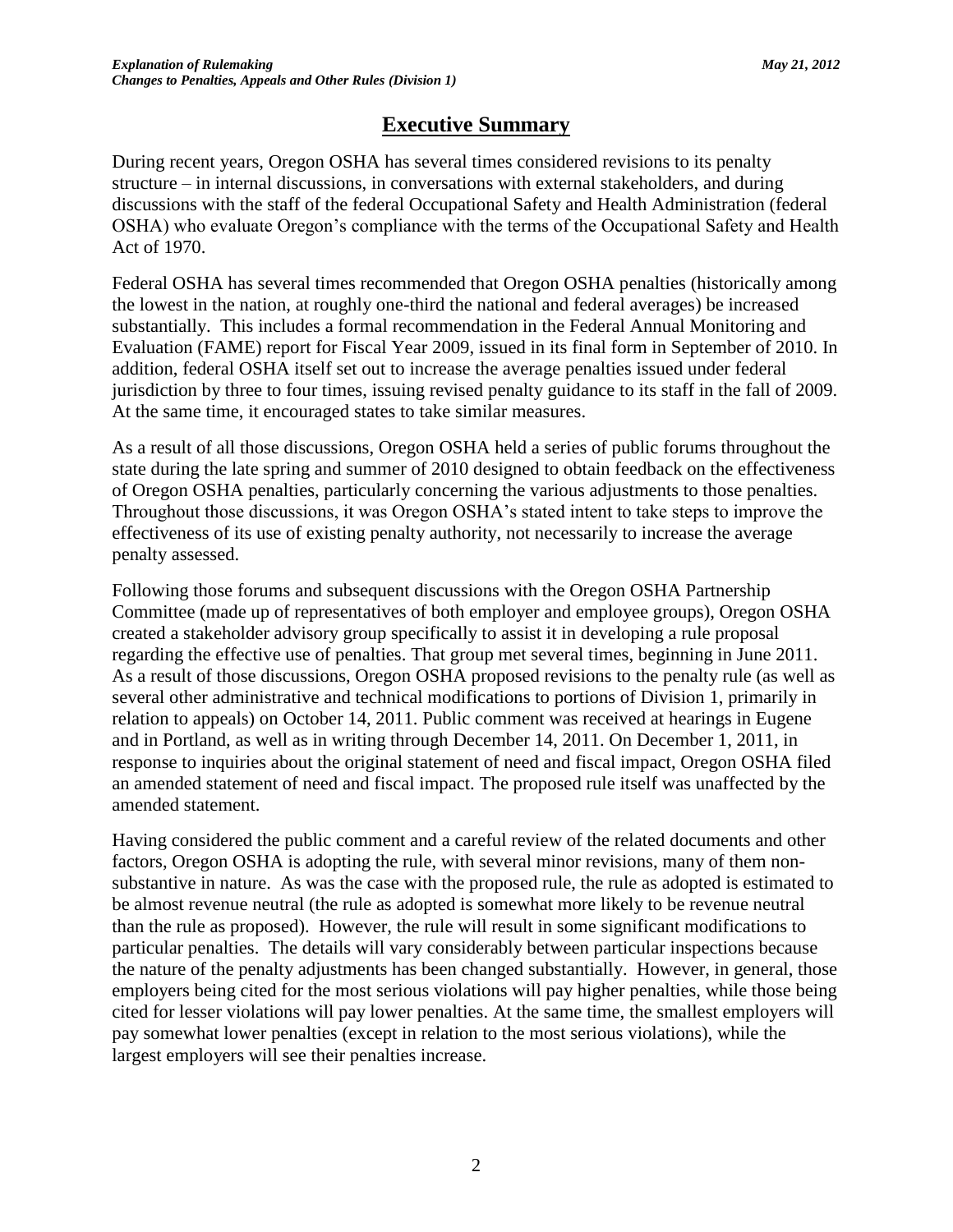Although these rule changes make no change in employer requirements, Oregon OSHA believes they will improve worker protection, and they will do so without increasing the cost of complying with the safety and health rules themselves. By paying greater attention to the varying impact of penalties on employers of different sizes, by acknowledging employer's good faith efforts to comply where they can be documented, by taking into account a more complete understanding of employer history, and by focusing on violations where worker death is a reasonably predictable result, these changes will better use Oregon OSHA's existing penalty authority to encourage compliance with Oregon OSHA rules and with safe workplace practices. This, in turn, will reduce the risk of workplace injury, illness, and death.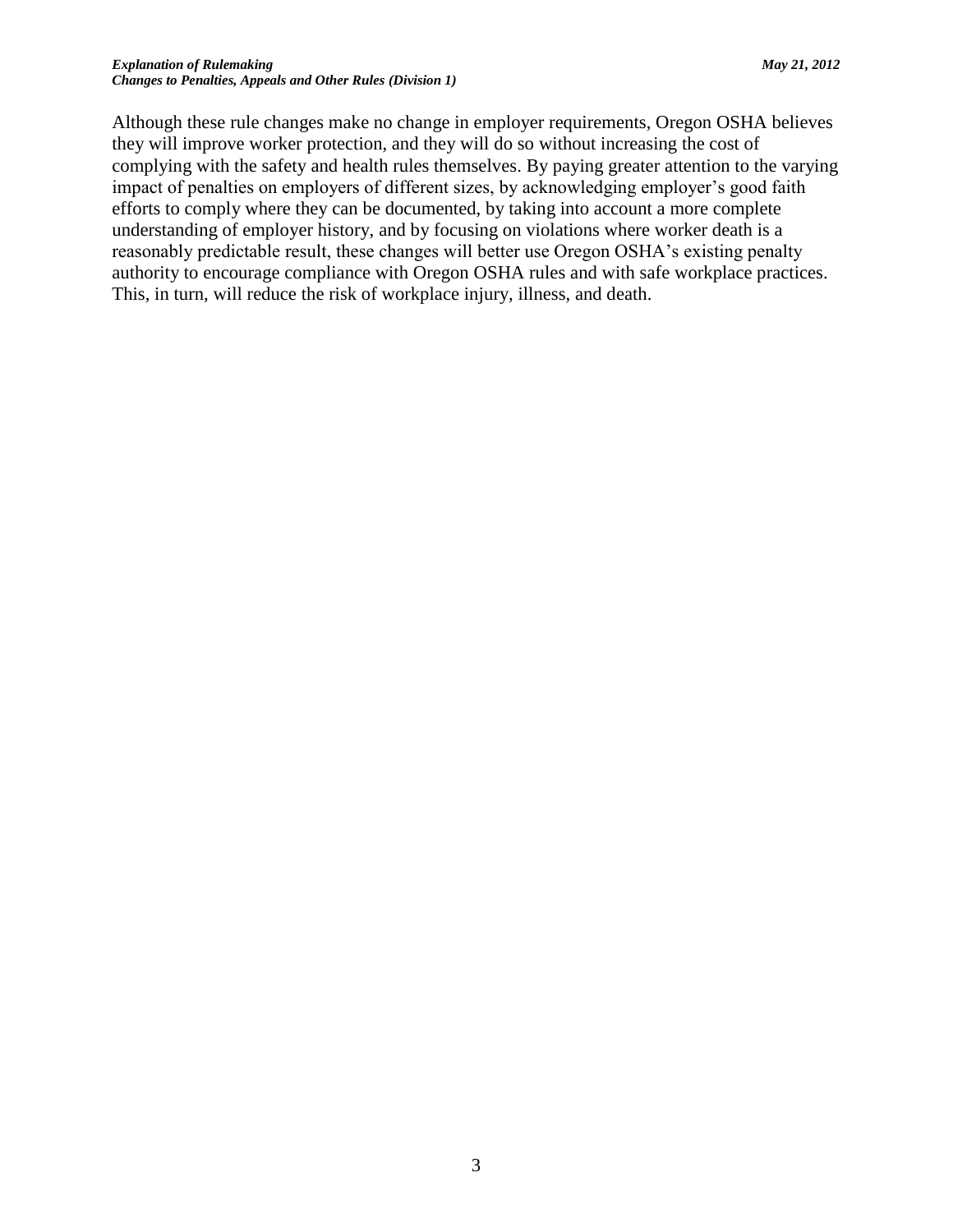# **I. History of Current Rulemaking**

On both the national and state levels, there have been suggestions in recent years that workplace health and safety penalties are not being used as effectively as they might to promote health and safety in the workplace. At the state level, Oregon OSHA's rules have been largely unchanged for two decades or more. Oregon OSHA representatives have several times discussed the penalty provisions with the Oregon OSHA Partnership Committee and other groups over the past six to seven years, but the genesis of the current rulemaking comes from discussions during late 2009 and early 2010. Oregon OSHA developed several "concept documents" for public discussions of the rule's effectiveness, and those documents provided the basis for a series of public forums held during the late spring and summer of 2010. These forums were held in La Grande, Eugene, Medford, Coos Bay, Bend, and Tualatin. In addition, a forum held in Salem was streamed via the Internet to allow remote viewing.

National debate (including federal comment regarding Oregon's penalties) has generally focused on the perceived need for larger penalties, but the over-arching purpose of the Oregon discussion has been to identify ways that penalties can be used more effectively to encourage employers to comply with Oregon OSHA rules both before and after an enforcement visit.

Like federal OSHA, Oregon OSHA is required to issue penalties for serious violations and has the authority to issue penalties of up to \$7,000 per violation for both serious and other-thanserious violations. In practice, penalties are largely limited to serious violations. In Oregon, the average first-time serious violation does not approach the \$7,000 maximum; instead it typically ranges between \$300 and \$350 (although violations with a clear risk of death generally result in a somewhat higher penalty).

Also like federal OSHA, Oregon OSHA has the authority to issue penalties for repeated or willful violations of up to \$70,000 per violation. In practice, willful violations are relatively infrequent, and generally carry substantial penalties (the minimum penalty for a willful violation is \$5,000). Repeat violations are somewhat more common, but penalties for such violations only rarely approach the statutory maximum.

Historically, federal OSHA's average penalty for a first-time serious violation has been approximately \$1,000, roughly three times that of Oregon, and the average for all federal and state violations nationally has also been roughly \$1,000. However, federal OSHA issued new policy guidance to its staff in the fall of 2009, with a stated expectation that the new guidance would increase federal average penalties between 3 and 4 times. Based on experience to date, the new federal guidance has indeed increased federal penalties, although somewhat less than had been anticipated, instead resulting in penalties between 2 and 2½ times higher than the previous federal OSHA average.

As it finalized its new penalty policy, federal OSHA strongly encouraged state programs to take similar steps, suggesting that a failure to do so would raise questions about whether the state program could maintain its status (required under both state and federal law) to be "at least as effective as" federal OSHA. Although some states (two) adopted the federal penalty policy, and some other states took steps to raise their penalties at least to some extent either immediately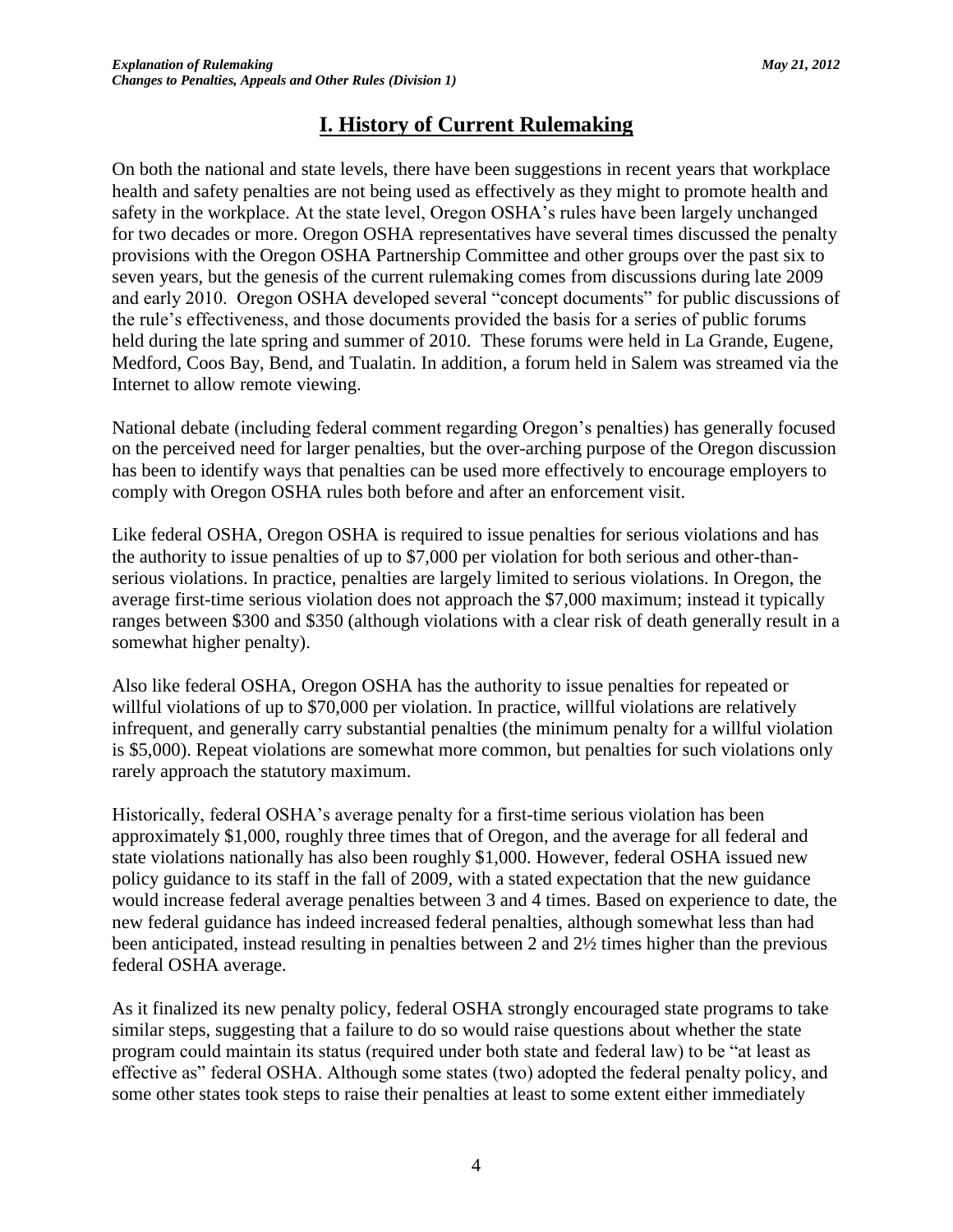before or shortly after the federal change took effect, the Occupational Safety and Health State Plan Association (OSHSPA) raised concerns with federal OSHA about the relationship between average serious penalties and enforcement effectiveness. Those concerns resulted in the creation of a joint state-federal working group charged with identifying measures to determine relative effectiveness of both federal and state regulatory programs. The work of that group has not yet been concluded, but it is clear that penalties and their relationship to effective deterrence will remain an area of particular federal oversight interest.

Oregon has historically been a "low penalty" state. As noted, the average penalty for a first-time serious violation has hovered between \$300 and \$350 for some time. Typically, that penalty has been the lowest average in the nation, although in several recent years South Carolina has averaged slightly lower penalties. The average size of penalties was discussed when Oregon's state program received final approval from federal OSHA in 2005, although it did not prevent the program from obtaining that approval.<sup>1</sup> As a result of issues discovered several years ago in relation to the Nevada state plan, federal OSHA decided to increase its monitoring, leading to the September 2010 publication of Enhanced Federal Annual Monitoring of Effectiveness (EFAME) reports for each of the states, focusing on Federal Fiscal Year  $2009$ <sup>2</sup> Although Oregon's EFAME report was generally positive and certainly included many fewer areas of concern than some other states, one of the two recommendations for corrective action concerned the average size of penalties. The report recommended that Oregon OSHA "[i]ncrease gravity-based penalty amounts significantly in order to encourage employer voluntary compliance and to serve as a strong deterrent" and "[m]ake policy adjustments to raise penalty averages for serious violations."

Oregon OSHA, which had already begun the process of developing changes to its penalty rules to improve their effectiveness, responded to the report's recommendation in a letter from the Oregon OSHA Administrator:<sup>3</sup>

We agree that we can use our penalty authority and its resulting deterrent effect more effectively than is the current case. As you know, we are in the midst of developing a rulemaking proposal that would change our penalty rules in an effort to increase their effectiveness, and we expect to have those rules in place before the middle of FFY 2011. Based on our present analysis, we expect those changes to have the overall effect of increasing our penalties between 40 and 50 percent on average, although a simple increase in the average penalties is not the intended purpose of the rulemaking.

 1 "Oregon State Plan: Final Approval Determination," Federal Register Number 70:24947-24955, May 12, 2005. "Oregon's procedures for calculating penalties are different than OSHA's. The state uses lower base penalty amounts to calculate the probability/severity-based (gravity-based) penalty, applies different calculations to combined or grouped violations, and applies different calculations for penalty adjustment factors. Although these differences result in lower average penalties in Oregon (\$365 for serious violations in FY 2003), no deficiencies in program operations attributable to these differences were noted."

<sup>&</sup>lt;sup>2 "</sup>Oregon OSHA Enhanced Federal Annual Monitoring Evaluation," for Fiscal Year 2009, published September 28, 2010. The report is available at [http://www.osha.gov/dcsp/osp/efame/oregon.html.](http://www.osha.gov/dcsp/osp/efame/oregon.html)

<sup>&</sup>lt;sup>3</sup> The language quoted is from a letter sent on September 20, 2010, from Oregon OSHA Administrator Michael Wood to Dean Ikeda, Acting Regional Administrator for federal OSHA's Region X, headquartered in Seattle, Washington. A copy of the entire letter is included at the link already provided.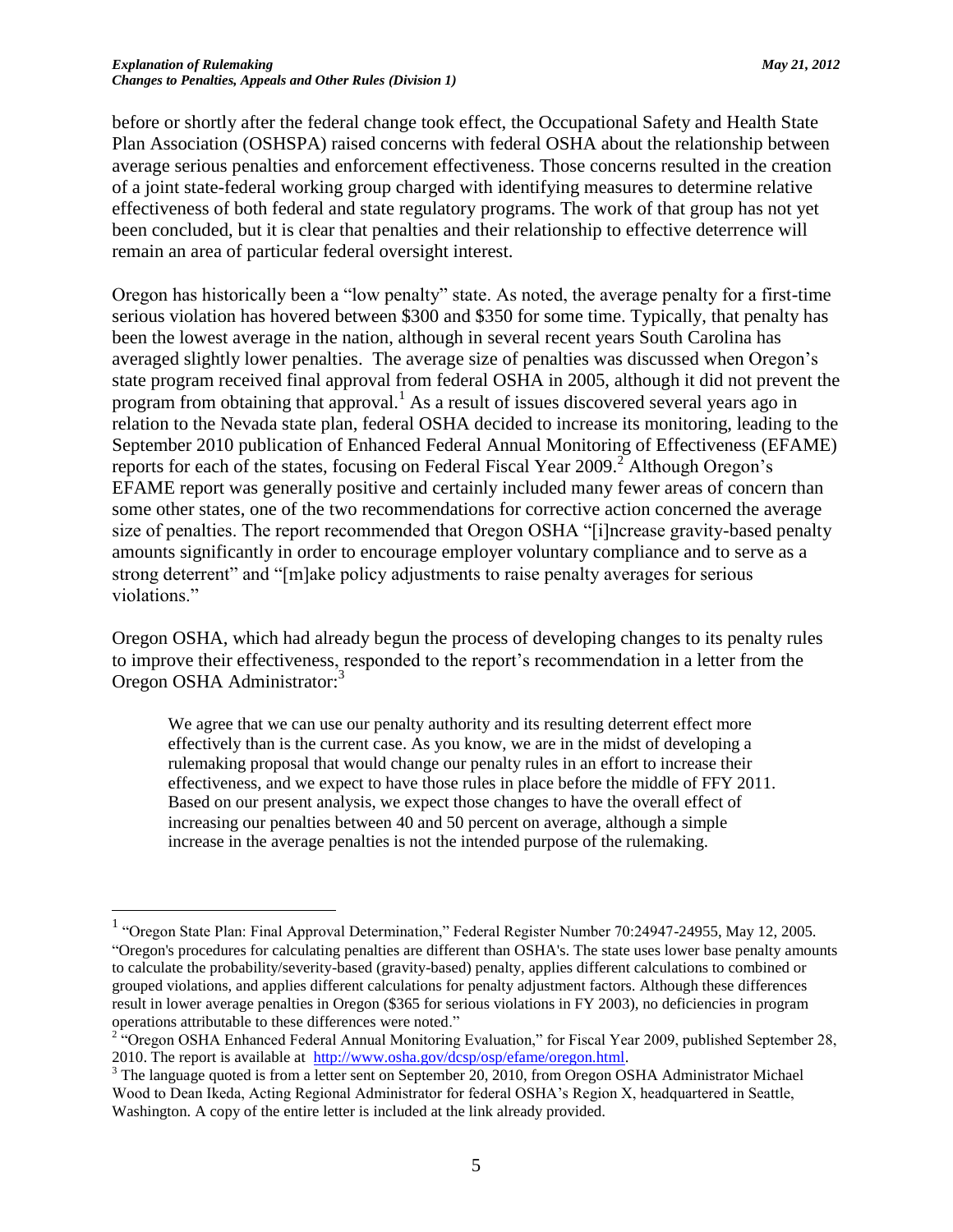The purpose of this review is to enhance the effectiveness of our penalties. We are not convinced that the average penalty for a first-time serious violation is the only – or even the primary – measure of the effectiveness of the deterrent effect created by our enforcement activities.

As an example, any meaningful analysis of enforcement deterrence must take into account not only the size of the potential penalty but also the likelihood that a violation will in fact be identified. Given Oregon OSHA's highest enforcement presence in the country year after year, the effect of our inspections is likely to be more significant than if we were issuing similar penalties but maintaining only the average federal enforcement presence.

As a further example, because of the abatement [of serious violations under appeal] requirement I already mentioned, our initial penalties are not subject to reduction simply to ensure abatement of serious violations, as is the case in federal jurisdiction and in every state plan in the country.<sup>4</sup>

I will mention only one other factor as part of this admittedly abbreviated discussion of what can be a very complex issue. In evaluating the effectiveness of penalties, those of us in occupational health and safety often make the point that serious violations are those that can cause serious injury, illness or death. It is worth noting that not all serious violations, however, create a meaningful risk of death. In Oregon's case, we endeavor to identify those 'death' violations and subject them to a separate penalty calculation. In the coming year, we plan to make more effective use of that provision in our existing rules. While that will have an incidental impact on the overall average penalty (perhaps as much as 25 percent), it will have a much more significant impact on the effectiveness of our penalties in focusing employer attention on those violations we most want to prevent.

Federal OSHA issued a follow-up FAME report in 2011 that focused on federal fiscal year 2010 and provided an updated timeline of Oregon OSHA's rulemaking.<sup>5</sup> And the draft FAME report for federal fiscal year 2011, which has been shared with Oregon OSHA by the staff of federal OSHA's Region X, again emphasizes federal concerns regarding the relatively small penalties issued by Oregon and the perceived need to significantly increase those penalties.<sup>6</sup>

In the meantime, Oregon OSHA had continued development of a rule proposal, although at a somewhat slower pace than originally expected. Following a discussion with the Oregon OSHA Partnership Committee in late 2010, Oregon OSHA decided to rework the proposal somewhat to reduce the overall fiscal impact (as noted previously, increasing the average penalty was never the purpose of the proposed rulemaking, although earlier fiscal analyses did suggest that there would be a clear, if incidental, increase in the average). Oregon OSHA also established an adhoc stakeholder advisory group specific to the penalty rule (including primarily representatives of employers and employer groups, as well as a small number of worker representatives). The stakeholder advisory group met four times between June and September of 2011. The group

<sup>&</sup>lt;sup>4</sup> This statement was true at the time the letter was written. However, Washington State subsequently joined Oregon in requiring that serious violations be corrected even while an appeal is pending. However, the observation remains true of federal OSHA and of every other jurisdiction in the country with the exception of Washington State.

<sup>&</sup>lt;sup>5</sup> That report (and related documents) can be found at [http://www.osha.gov/dcsp/osp/efame/2010/oregon.html.](http://www.osha.gov/dcsp/osp/efame/2010/oregon.html)

<sup>&</sup>lt;sup>6</sup> Because the FFY 2011 report is a draft and not yet finalized, it is not yet available on the internet.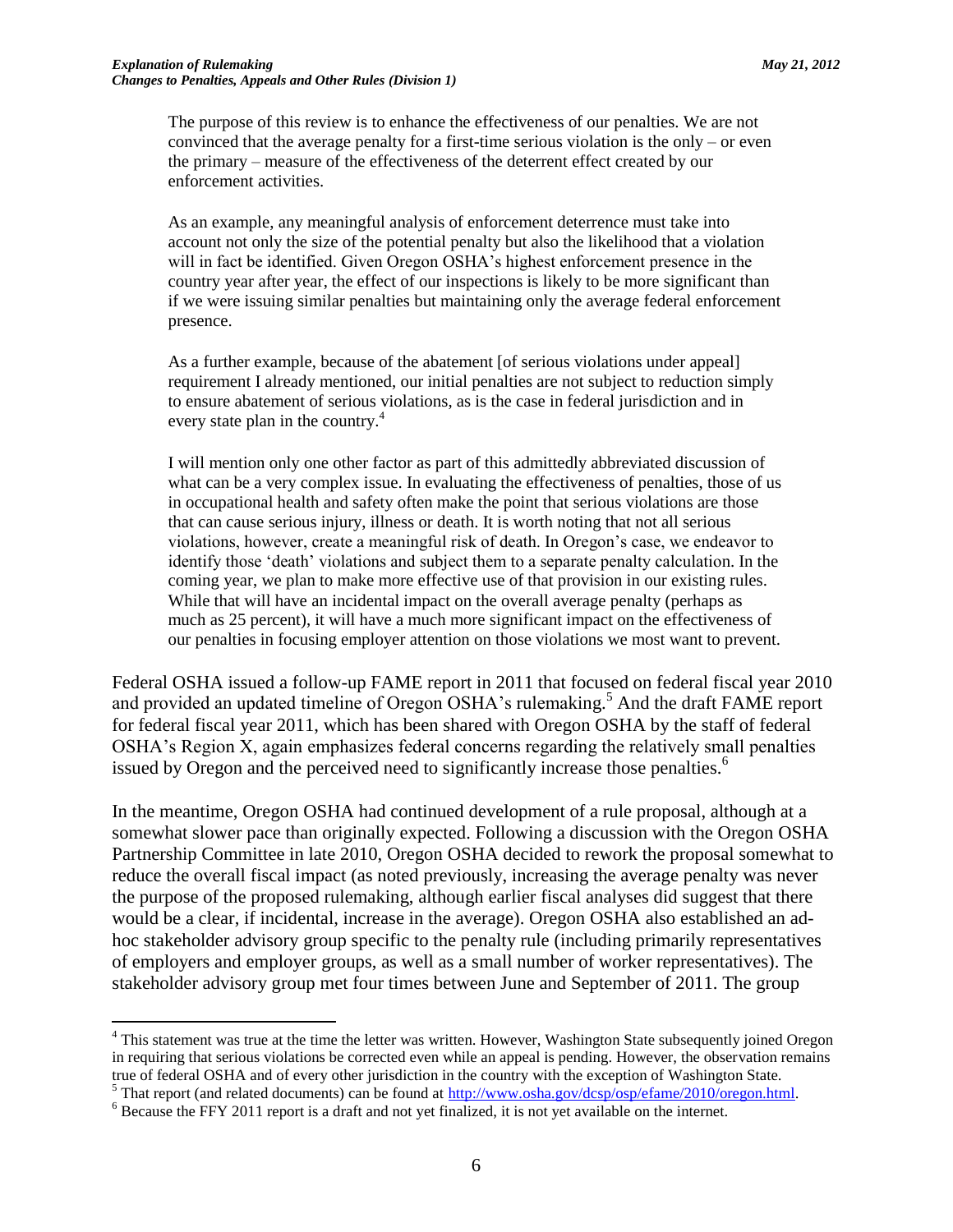addressed 16 distinct issues related to penalties, leading Oregon OSHA to develop the rule as proposed October 14, 2011.

Oregon OSHA accepted written comments through December 14, 2011. In addition, Oregon OSHA held two public hearings, one in Eugene on December 2, 2011, and one in Portland on December 7, 2011. It received a number of comments in both written and oral form. After considering those comments and reviewing other available information, Oregon OSHA adopted the final rule on May 11, 2012, with an effective date of July 1, 2012.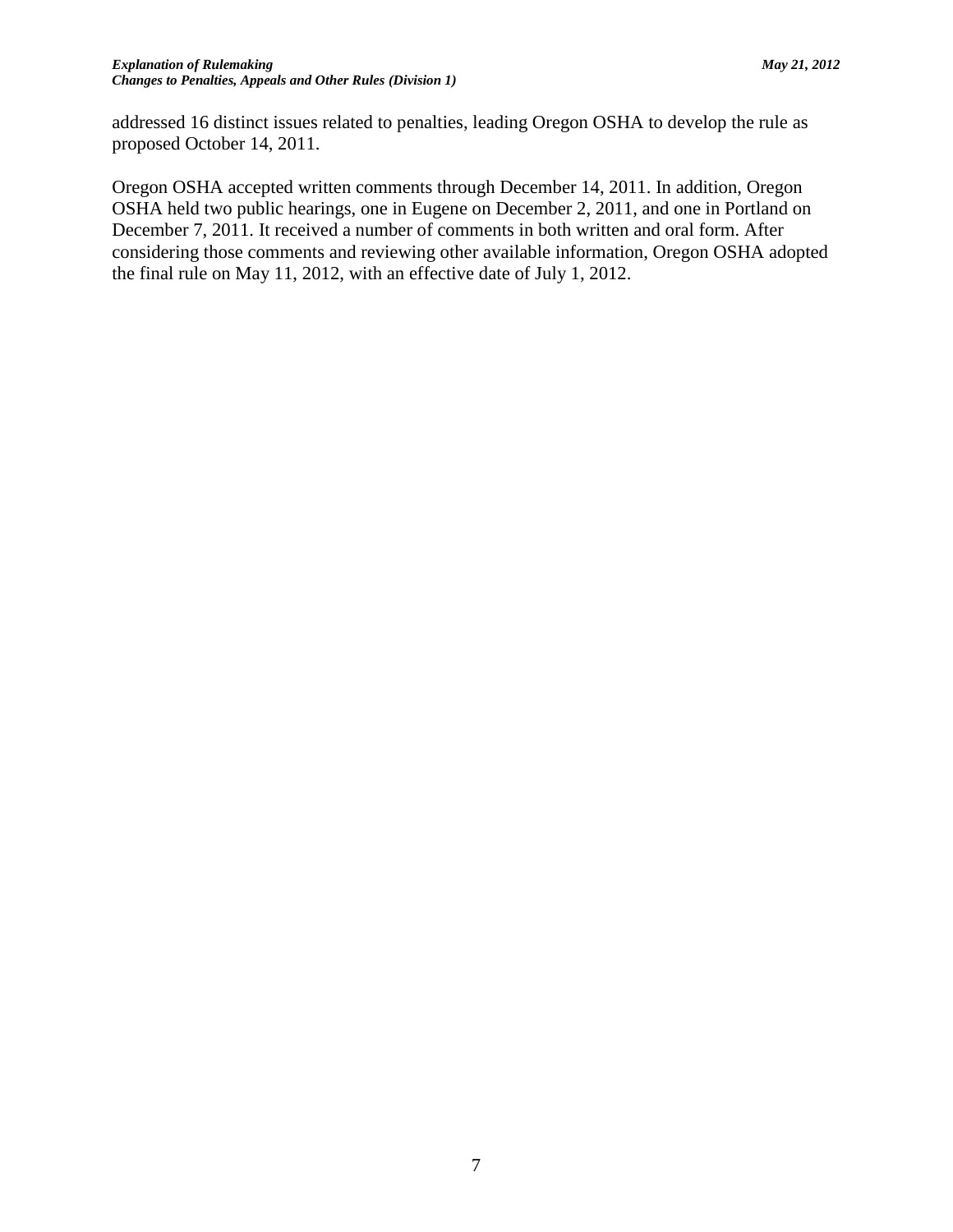# **II. Description of the Rule as Adopted**

The rule as adopted includes most of the provisions of the proposed rule, although some of them were not adopted and many were modified somewhat in response to issues raised during the public comment period. The key issues addressed in the rulemaking include the following:

## 1. Adjustment for Employer Size

The final rule includes the adjustment to the base penalty for employer size as proposed:

| <b>Employees</b> | <b>Percentage Reduction</b> |
|------------------|-----------------------------|
| $1-25$           | 60%                         |
| 26-90            | 40%                         |
| 91-130           | 30%                         |
| 131-175          | 20%                         |
| 176-250          | 10%                         |
| 251 or more      | none                        |

## 2. Adjustment Based on Employer Good Faith

The final rule includes adjustments for employer good faith as proposed (leaving the options of a decrease of 20 percent of the base penalty, an increase of 20 percent, or no adjustment), but the description of the criteria for the good faith assessment has been modified for clarity in response to public comments.

### 3. Adjustment Based on Immediate Correction of Violations

The final rule restores the adjustment for immediate correction of violations found in the current rule but omitted from the rule as proposed. However, the final rule reduces the adjustment to 10 percent of the base penalty and includes guidance limiting such adjustments to situations where substantial, rather than temporary or superficial, steps are taken.

## 4. Adjustment Based on Employer History

The final rule includes a reduced adjustment for employer history as proposed (leaving the options of a decrease of 10 percent of the base penalty, an increase of 10 percent, or no adjustment), but the description of the criteria has been modified for clarity (clearly including both injury/illness history and overall history of compliance with Oregon OSHA rules). In addition, the time frame for such data has been specified as three years (with the exception of information needed to consider three-year data in the light of longer-term trends).

### 5. Base Penalty Calculation

The final rule includes the increase in base penalties for death-rated violations as proposed, increasing the base penalties for low, medium and high-probability death-rated violations to \$2,100, \$3,500 and \$7,000, respectively.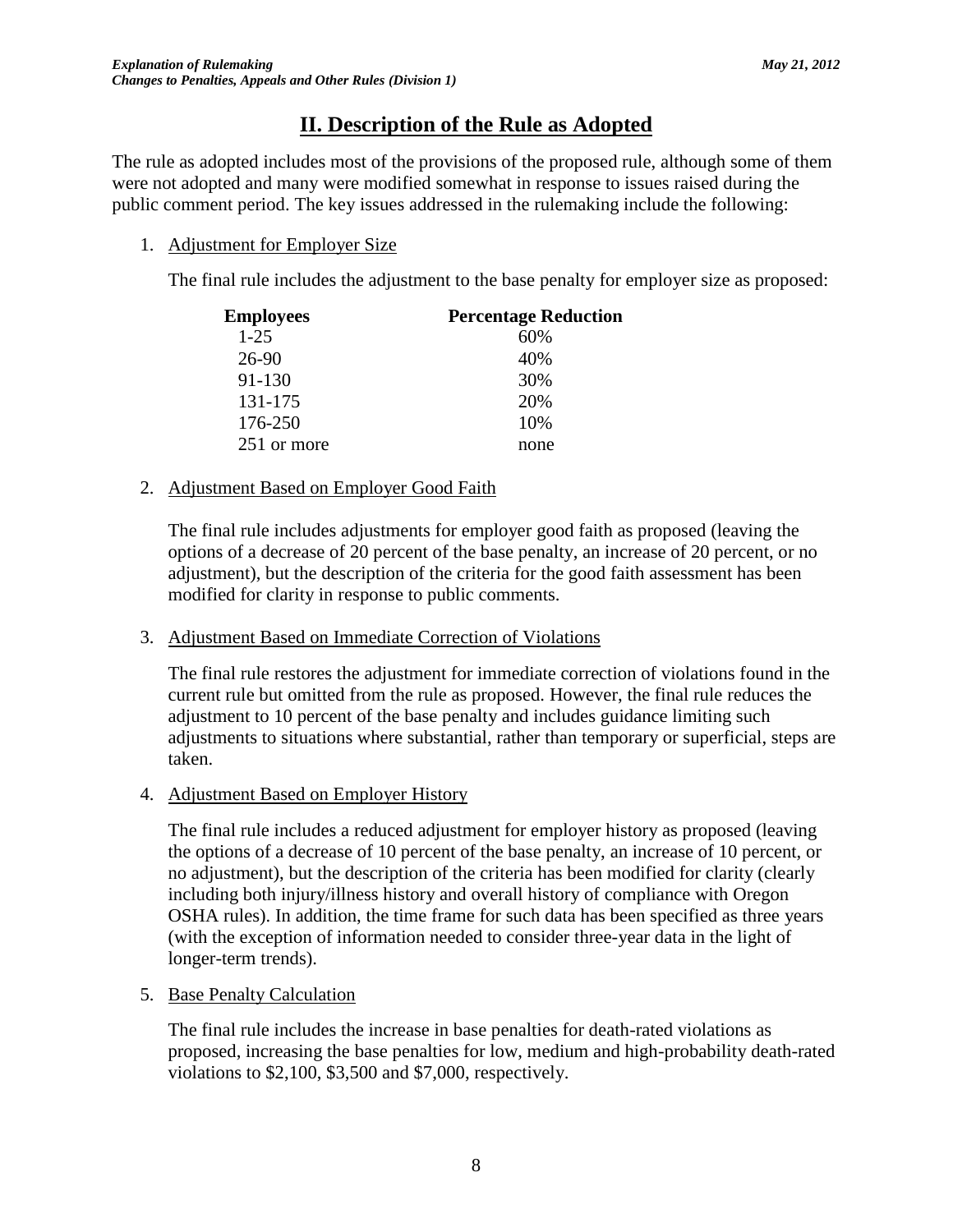### 6. Application of Adjustments to Repeat and Willful Violations

The final rule includes the proposed provision allowing size adjustments, but no other adjustments, to repeat and willful violations (in contrast to the previous rule, which allowed no adjustments of any kind for repeat and willful violations).

### 7. Application of Adjustments During Fatality and Accident Investigations

The final rule includes the proposed provision allowing size adjustments, but no other adjustments, to violations that contributed to a fatality or an injury (in contrast to the previous rule, which allowed no adjustments of any kind for such violations).

### 8. Application of Adjustments for Failure to Abate Violations

The previous rule indicated that no adjustments were made for failure to abate violations. However, this language was confusing, because it was based on the lack of any *additional* adjustments. Agency practice has long been to calculate penalties for most failure to abate violations using the penalty previously cited as the daily penalty. That original penalty, of course, may have included applicable adjustments. The rule as adopted simply omits any reference to adjustments for failure to abate, eliminating the source of the confusion. This does not represent a substantive change and will have no impact on existing Oregon OSHA practice in calculating the penalty for such violations.

### 9. Penalties for Multiple Repeat and Willful Violations

The final rule includes the proposed language indicating that a fourth repeat would normally be multiplied by 15 and a fifth repeat by 20, while a willful violation would normally be multiplied by 25, all instead of relying exclusively on administrator's discretion in setting such penalties as did the previous rule.

#### 10. Administrator's Discretion

The final rule includes the proposed language allowing the administrator to use his or her discretion to set a penalty for any violation, rather than excluding first, second and third repeat violations from that authority, as did the previous rule.

#### 11. Time Frame for Repeat Violations

The final rule retains the existing three-year time frame for repeat violations, rather than adopting the five-year time frame found in the proposal and current federal OSHA guidance.

#### 12. Repeat Violations at Fixed-Site and Mobile Workplaces

The final rule includes a slight modification to the proposed language, allowing the administrator (or a designee) to determine that a repeat violation at certain mobile workplaces should be handled as a fixed-site violation because the span of control and nature of activity for a portion of the state is more readily comparable to fixed location activity.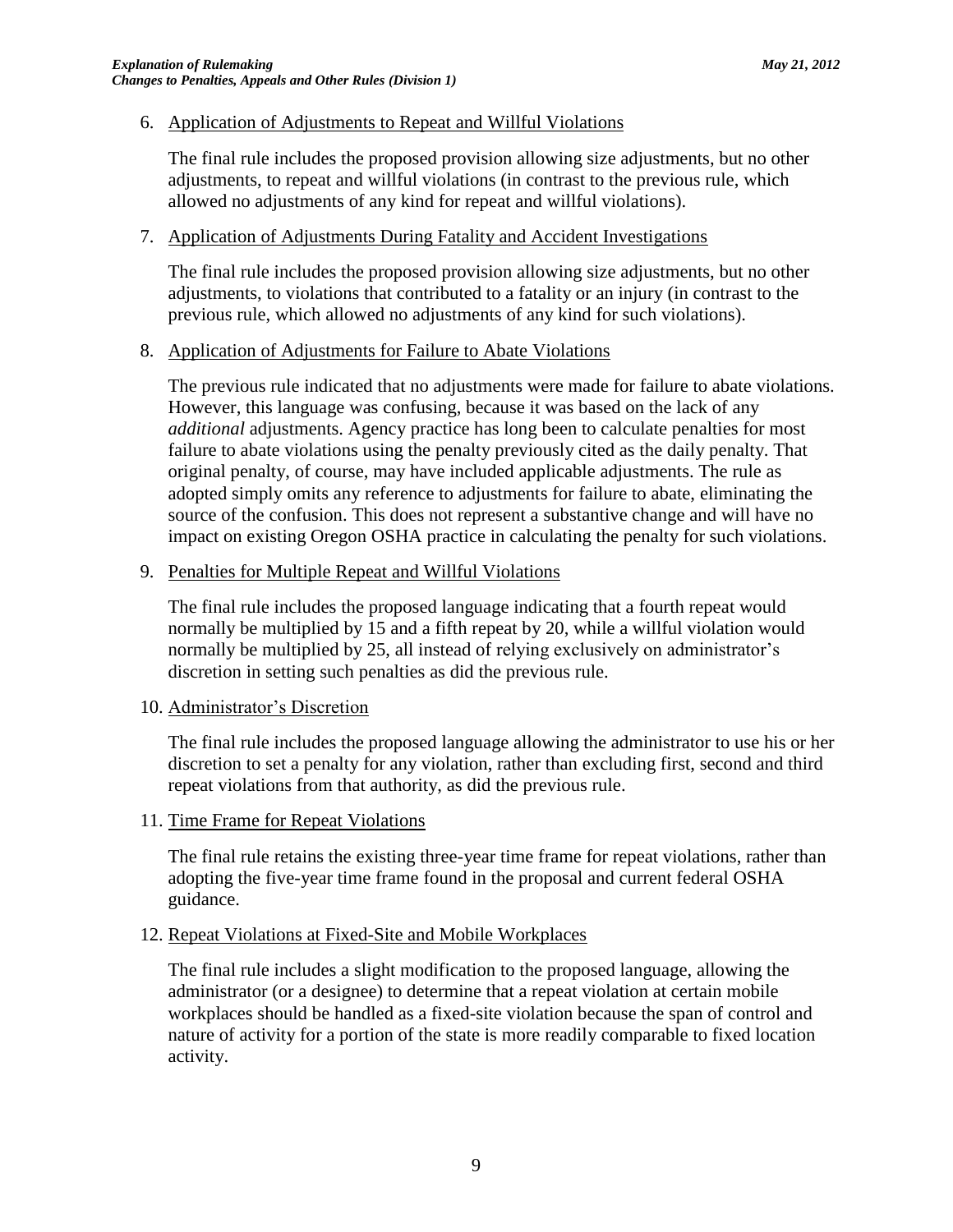### 13. Definition of Repeat Violations

The final rule includes a modified version of the proposal to change the definition of repeat violations so that it is not determined solely by whether the same rule is being cited. Instead, the rule considers a violation a repeat if it involves a substantially similar violation (the rule as proposed referred to a substantially similar hazardous condition).

### 14. Penalty for Combined Violations

The final rule adopts the proposed language changing penalty calculations for combined violations (violations involving multiple instances of the same violation), making it consistent with other penalty calculations, rather than relying upon the previous approach of calculating a separate penalty for each instance and then totaling the penalties.

### 15. Guidance Related to Appeals and Informal Conferences

The final rule adopts a revised version of the proposal to clarify language about the relationship between appeal notices and requests for informal conferences. In contrast to the rule as proposed, the final rule achieves greater clarity by discussing notices of appeal and requests for informal conferences as two completely distinct issues (although the same employer request frequently addresses them both).

The rule as adopted also includes a number of other technical and non-substantive changes (such as replacing references to "the division" with the clearer reference to "Oregon OSHA").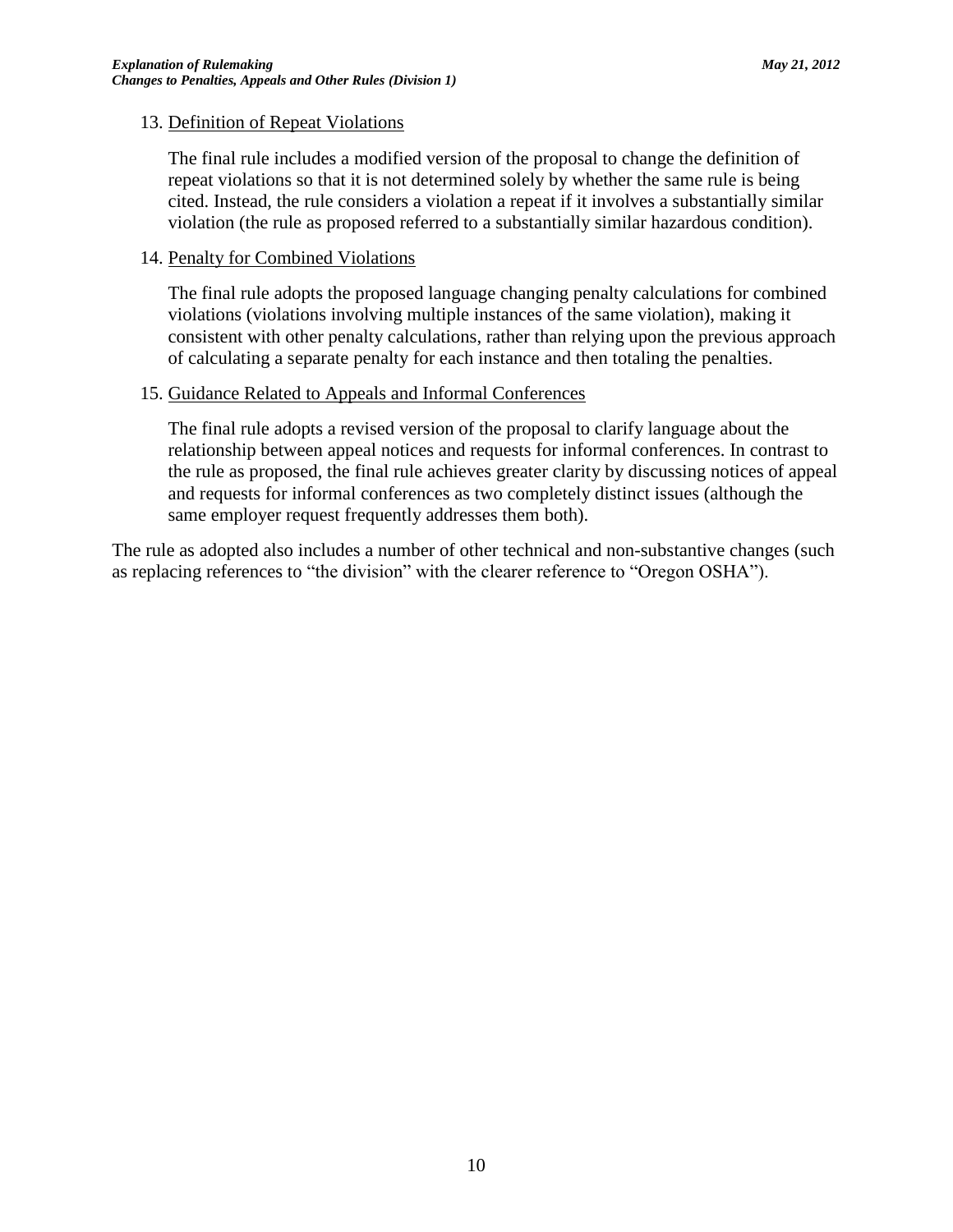# **III. Discussion of Penalties in General**

Throughout the process, Oregon OSHA encountered a range of attitudes toward its existing penalty approach (and, indeed, to the use of penalties in general). That same range of attitudes is reflected by certain public comments made in relation to the proposed rule.

Several comments focused on Oregon's success in reducing workplace injuries, illnesses and fatalities. For example, one organization noted its support for changes if they "help promote health and safety in the workplace," but noted that "Oregon's statistical history shows that the efforts of OR-OSHA and private employers has been successful in reducing occupational injuries and fatalities," prompting the commenter to "question the need to significantly modify the current manner in which OR-OSHA is enforcing the code."<sup>7</sup>

Another commenter noted that "a softer enforcement approach which relies more heavily upon consultation and education as has been administered in Oregon since the mid-1990's, is more effective and largely why Oregon's safety performance is one of the best if not the best of state plans." The same writer indicated that "Oregon OSHA has effectively contributed to improving accident prevention among Oregon employers, and continues to be more effective than agencies in other states," and advised "[y]our successes using methods that rely more heavily upon cooperative relationships, education, consultation, and voluntary protection, would be sacrificed with more liberally applied hard accountability systems that rely upon sanctions." The commenter particularly discouraged Oregon OSHA from adopting "sanctions based upon groups of employers regardless of their individual performance."<sup>8</sup>

Yet another wrote that "Oregon was a pioneer in a positive approach to deal with safety enforcement," and that "Oregon's reputation for an outstanding occupational safety and health program is nationally recognized."<sup>9</sup>

However, other commenters were less positive about Oregon OSHA's enforcement activities. Two commenters wrote that "[t]he current structure and application often result in low or no fines on most of the complaints that agricultural workers bring forward at much risk to themselves and their families" and that "[t]o the workers OR-OSHA's handling of the complaint is not enforcement at all but consultation with their employer." The same commenters included criticism directed at the proposed rule: "After a year of engagement at community forums, submission of comments and attendance at advisory group meetings, it appears that, once again, the proposed rules for the most part have bypassed the interests of Oregon's agricultural workers."<sup>10</sup> The same commenters attached an earlier letter that discussed at length the need for higher penalties to ensure appropriate enforcement incentives suggesting that "[flederal OSHA has already determined that Oregon OSHA's penalty structure is not at least as effective as federal OSHA's, primarily because the amount of Oregon OSHA's penalties are so low."<sup>11</sup> The

 $<sup>7</sup>$  December 2, 2011 letter from Randall S. Hledik of Wildish Construction Co.</sup>

<sup>8</sup> December 14, 2011 letter from Dave Black of Vigilant.

<sup>9</sup> December 7, 2011 letter from Bruce R. Poinsette.

<sup>&</sup>lt;sup>10</sup> December 14, 2011 letter from Shelley Latin of Legal Aid Services of Oregon and Nargess Shadbeh of Oregon Law Center.

<sup>&</sup>lt;sup>11</sup> September 3, 2010 letter from Shelley Latin of Legal Aid Services of Oregon and Nagress Shadbeh of Oregon Law Center, attached to the December 14, 2011 letter from the same authors.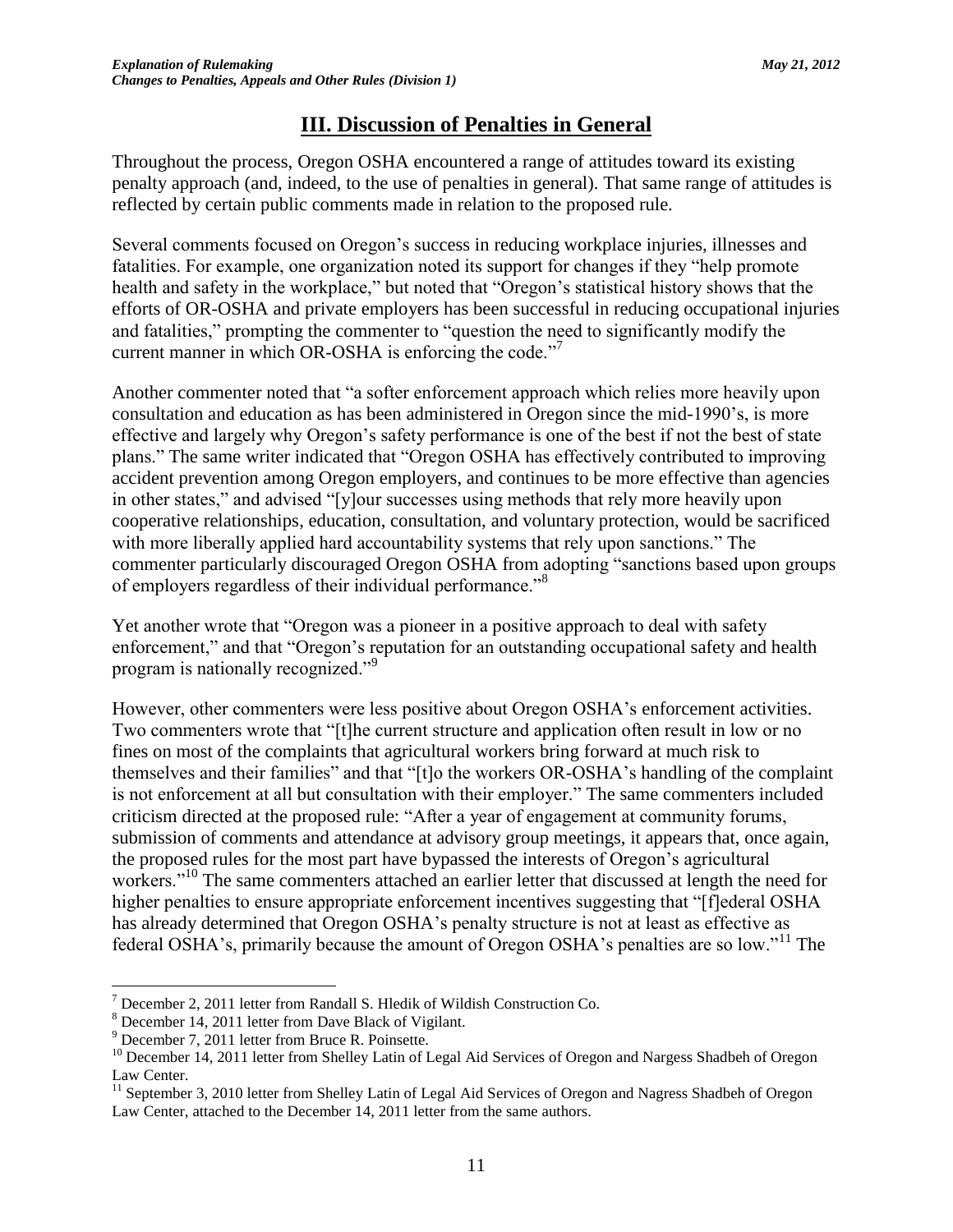$\overline{a}$ 

same documents also encouraged Oregon OSHA to look at increasing the penalties for otherthan-serious violations as well as for serious violations, and to consider establishing penalties that would be adjusted based on inflation.

Another commenter suggested that Oregon OSHA's perspective is too enforcement-focused, neglecting the opportunities for effective partnership: "Oregon OSHA should be more cognizant of this issue [the unique nature of the construction industry] and work more with our industry than against us. We are not the enemy. We are the answer to providing a safe workplace in the construction industry."<sup>12</sup> Another commenter from within the same industry indicated overall support of the proposed rule changes, suggesting "that these changes will effectively encourage employers to adhere to safety and health rules," which in turn will increase "the safety of workers."<sup>13</sup>

Several commenters raised the issue of Oregon OSHA's considerably higher enforcement presence, when compared to other worker health and safety jurisdictions. One commenter, in comparing federal OSHA and Oregon OSHA enforcement practices, noted that "there is evidence to support that OR-OSHA maintains a much higher workplace penetration than most other states, and substantially higher than OSHA's."<sup>14</sup> Several commenters wrote separately that they were "cognizant of the fact that, historically, penalties in Oregon have been lower than those in other jurisdictions as part of a 'trade-off' for the per capita number of inspectors and inspections being the highest in the country."<sup>15</sup>

One commenter specifically indicated "a measure of support" for provisions that might not otherwise be acceptable because of the need to address federal concerns: "OR-OSHA is compelled to respond to OSHA's recommendations for increases in gravity based penalties for serious violations." The same commenter noted that the proposed Oregon OSHA changes "reflect comparatively moderate increases which are a fraction of the currently enforceable Federal requirements."<sup>16</sup>

In contrast, another commenter raised the general concern about the need to preserve Oregon's ability to retain and attract employers to the state by ensuring that employers in Oregon are "not disproportionately impacted by regulatory activity when compared to similar impacts in other states."<sup>17</sup> Another commenter noted that Oregon's success in addressing safety and health issues has itself provided a competitive advantage: "Due to Oregon's commitment to safety, employers in this state have seen steady decreases in workers' compensation costs, which plays a role in retaining existing employers and attracting new employers and jobs to the state." The same

<sup>&</sup>lt;sup>12</sup> December 14, 2011 letter from Timothy Gauthier of the Oregon-Columbia Chapter of the National Electrical Contractors Association.

<sup>&</sup>lt;sup>13</sup> December 14, 2011 letter from Cindy Regier of the Pacific Northwest Chapter of the Associated Builders  $\&$ Contractors.

<sup>&</sup>lt;sup>14</sup> December 7, 2011 letter from Eliot Lapidus of the Oregon-Columbia Chapter of the Associated General Contractors.

<sup>&</sup>lt;sup>15</sup> December 12, 2011 letter from Andrew Graham of the Oregon Self-Insurers' Association, December 13, 2011 letter from Scott Neufeld of the Special Districts Association of Oregon, and December 14, 2011 letter from Todd Scharff of Safeway.

<sup>&</sup>lt;sup>16</sup> December 7, 2011 letter from Eliot Lapidus of the Oregon-Columbia Chapter of the Associated General Contractors.

<sup>&</sup>lt;sup>17</sup> December 12, 2011 letter from Andrew Graham of the Oregon Self-Insurers' Association, December 13, 2011.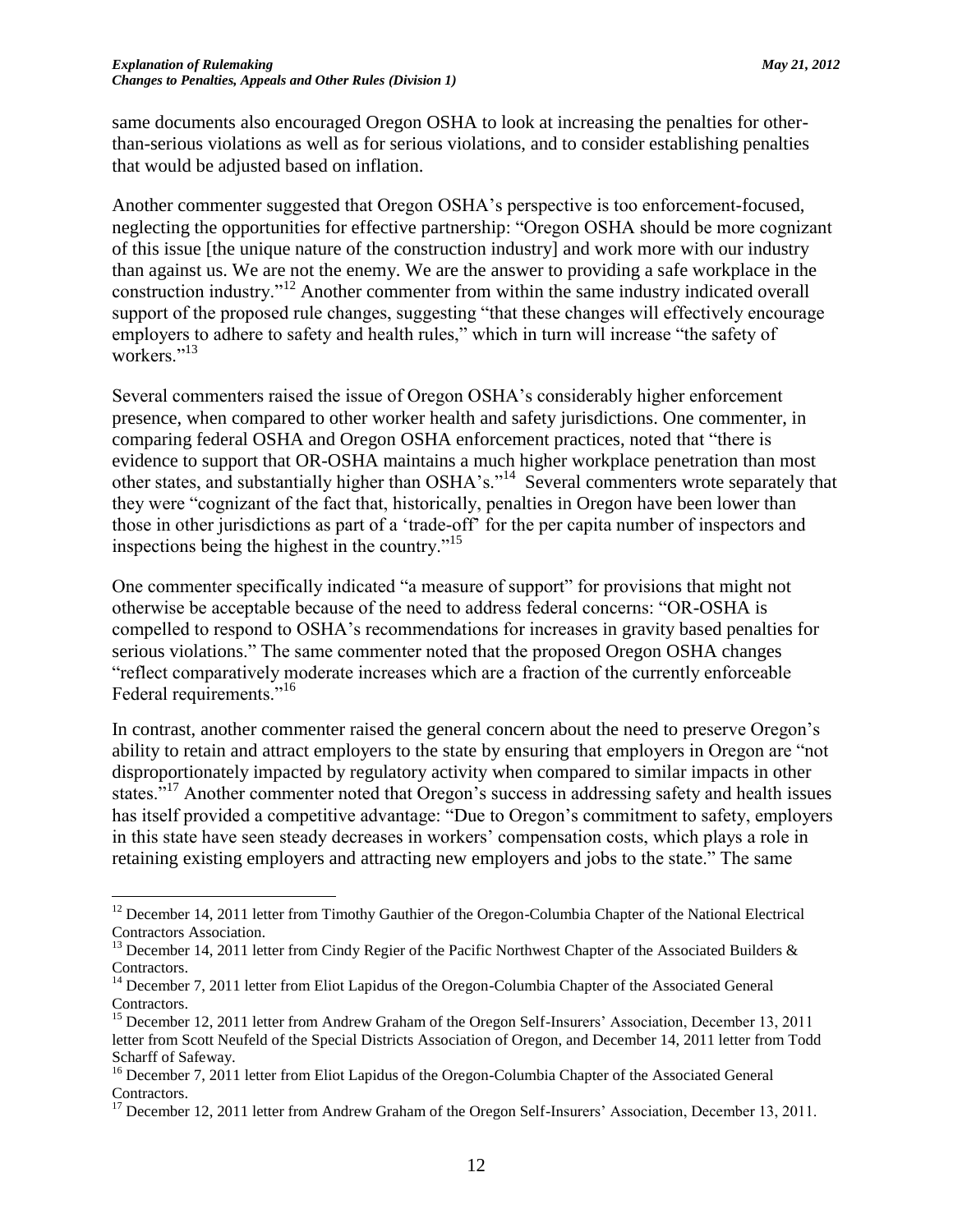commenter suggested that "[in] light of the already steady improvements in safety it is important to weigh possible negative impacts from regulations in deciding whether or not to implement them $.$ <sup>518</sup>

Oregon OSHA has carefully evaluated these comments, both in relation to specific provisions and in considering the overall approach taken by the penalty rule revisions. That evaluation has resulted in the following general conclusions, which have guided decisions in relation to the specific elements of the proposed rule:

- With regard to the recurrent suggestion that the Oregon program is already comparatively successful, Oregon OSHA agrees. However, Oregon OSHA does not believe that general overall success should be used as a reason to avoid continuous evaluation and efforts to improve the program, no matter how good it is. Oregon OSHA does not see the changes adopted in this rule as a dramatic change in enforcement approach, nor do they represent in any way a shift of the balance between enforcement and collaborative activities, the latter of which will remain a major portion of Oregon OSHA's overall efforts. But Oregon OSHA does believe that these modifications to the rule will enhance the effectiveness of the penalties that are issued as a result of the enforcement visits that already occur.
- With regard to the effect of penalties, Oregon OSHA agrees with those who recognize the deterrent value of enforcement, including penalties. At the same time, Oregon OSHA believes that modest penalties are sufficient to achieve that deterrent effect in most situations. There is little if any research distinguishing the value of one penalty from another. Nothing in either the proposed rule or the rule as adopted precludes or restricts the use of existing enforcement tools to deal with repeated, willful or egregious behavior when it occurs.
- With regard to the relationship between penalties and enforcement presence, Oregon OSHA agrees with those who note that the size of the potential sanction cannot be evaluated in a meaningful fashion outside the context of the likelihood that an inspection will be conducted and any violations identified. As noted by some of the commenters, Oregon OSHA has long maintained the highest enforcement presence of any safety and health program in the nation, and Oregon OSHA believes that any discussion of the effectiveness of penalties must acknowledge that closely related fact. As noted in an earlier section of this document, that recognition has been part of Oregon OSHA's response to recent federal OSHA concerns about penalty size, and it also was a factor in federal OSHA's evaluation of the penalty issue as part of its final approval of the Oregon program in 2005. At the same time, Oregon OSHA is aware that there is no clear standard for an "optimum" enforcement presence, nor is the research on the subject sufficiently clear to establish a clear ratio between the effect of enforcement presence and penalty size.
- With regard to the suggestion that federal OSHA has found Oregon's program to be deficient from an effectiveness standpoint, Oregon OSHA considers that to be an

 $\overline{a}$ <sup>18</sup> December 14, 2011 letter from Todd Scharff of Safeway.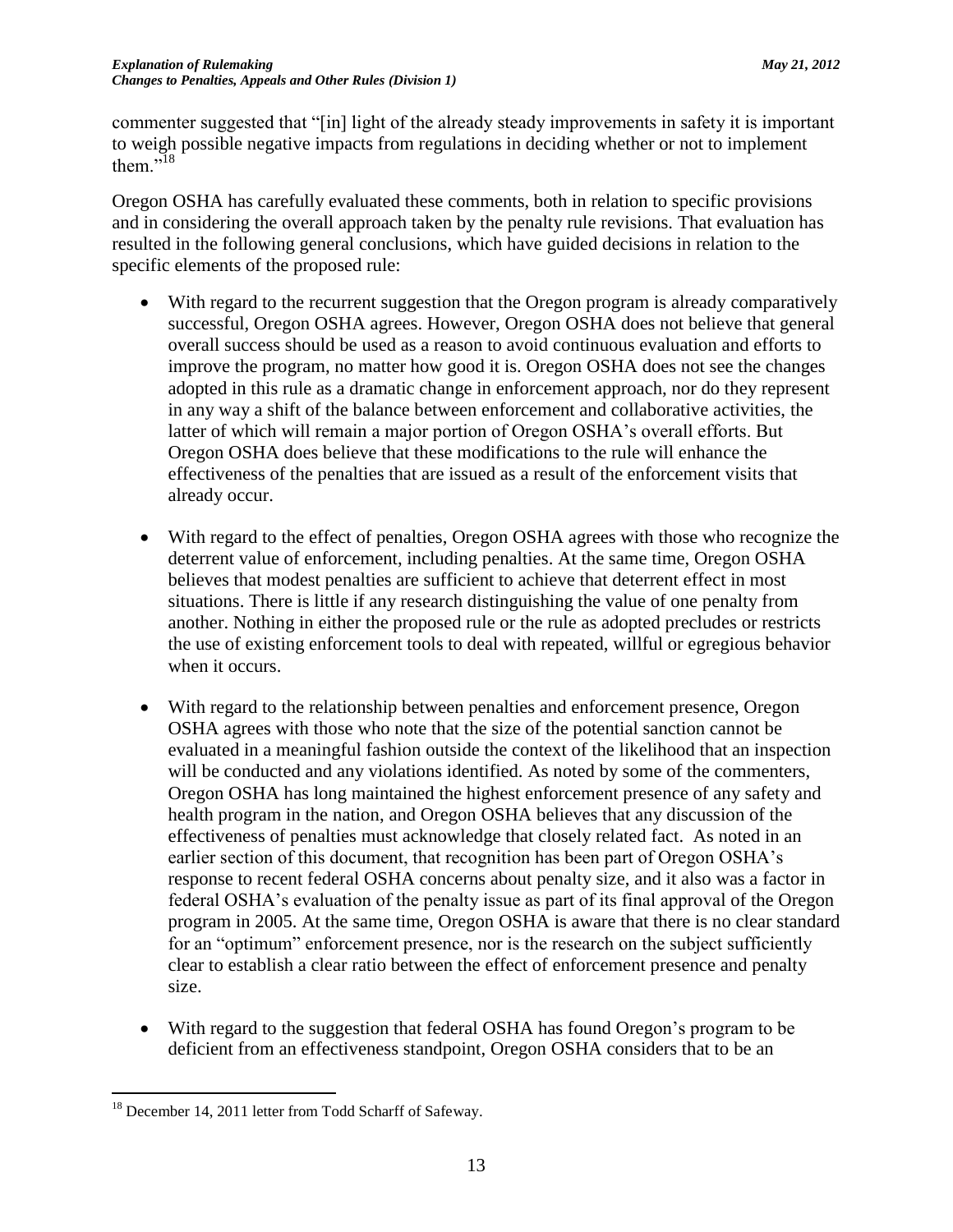inaccurate statement. Federal OSHA has indeed raised concerns about the Oregon program. But it is not the case that there has been a determination that Oregon's penalties make the program less effective than federal OSHA. Although the concern and a related recommendation were part of the last comprehensive evaluation of the program by federal OSHA, that evaluation did not find the program failed to meet the requirement to be at least as effective as federal OSHA (in contrast, that same evaluation remained very positive about the program overall).<sup>19</sup> The most recent formal finding on the issue remains the final approval determination made by federal OSHA in  $2005.^{20}$  Oregon OSHA anticipates further discussions around these issues with federal OSHA, particularly in light of the ongoing efforts by the Occupational Safety and Health State Plan Association (OSHSPA) to work with federal OSHA to develop a more meaningful set of indicators to use in determining program effectiveness.

- With regard to the suggestion that Oregon OSHA's enforcement is lacking specifically in relation to agriculture, Oregon OSHA agrees that its enforcement activities can be more effective in agriculture and in other industries. However, Oregon OSHA also notes that its own efforts in agriculture far exceed those of federal OSHA – to an even greater degree than reflected by the state's overall enforcement presence.
- With regard to the suggestion that the penalty rules should not create a competitive disadvantage for Oregon employers in comparison to other states, Oregon OSHA agrees. However, Oregon OSHA sees little basis for the concern in the rule as proposed, and even less in the rule as adopted. As noted previously, average Oregon OSHA penalties will continue to be below the average of almost every other state, and substantially below the average of some states. In relation to the definition of repeat violations, Oregon OSHA's revised rule more closely mirrors that of other states. And in relation to the proposed five-year period for repeat violations, which would have matched federal OSHA states but not most other state plan states, Oregon OSHA has not adopted that provision but has instead retained the three-year period reflected by the current rule.
- With regard to the concern that the rules represent a shift away from employer-specific experience to treating employers based on the nature of the group involved, Oregon OSHA does not see such a shift in either the proposed rule or the final rule. The creation of a "good faith" assessment and the enhanced history assessment both reflect an interest in considering the particular employer and the particular situation. And the creation of a greater variation based on size is not based on assumptions or beliefs about the relative hazards represented by employers of different sizes; rather, it is based on a recognition that the same size penalty is not needed to motivate a small employer to the same degree as a larger employer.

 $\overline{a}$ <sup>19</sup> *Enhanced Federal Annual Monitoring and Evaluation Report for Federal Fiscal Year 2009*, found at http://www.osha.gov/dcsp/osp/efame/or\_efame\_with\_appendices.pdf

<sup>&</sup>lt;sup>20</sup> "Oregon State Plan: Final Approval Determination," Federal Register Number 70:24947-24955, May 12, 2005.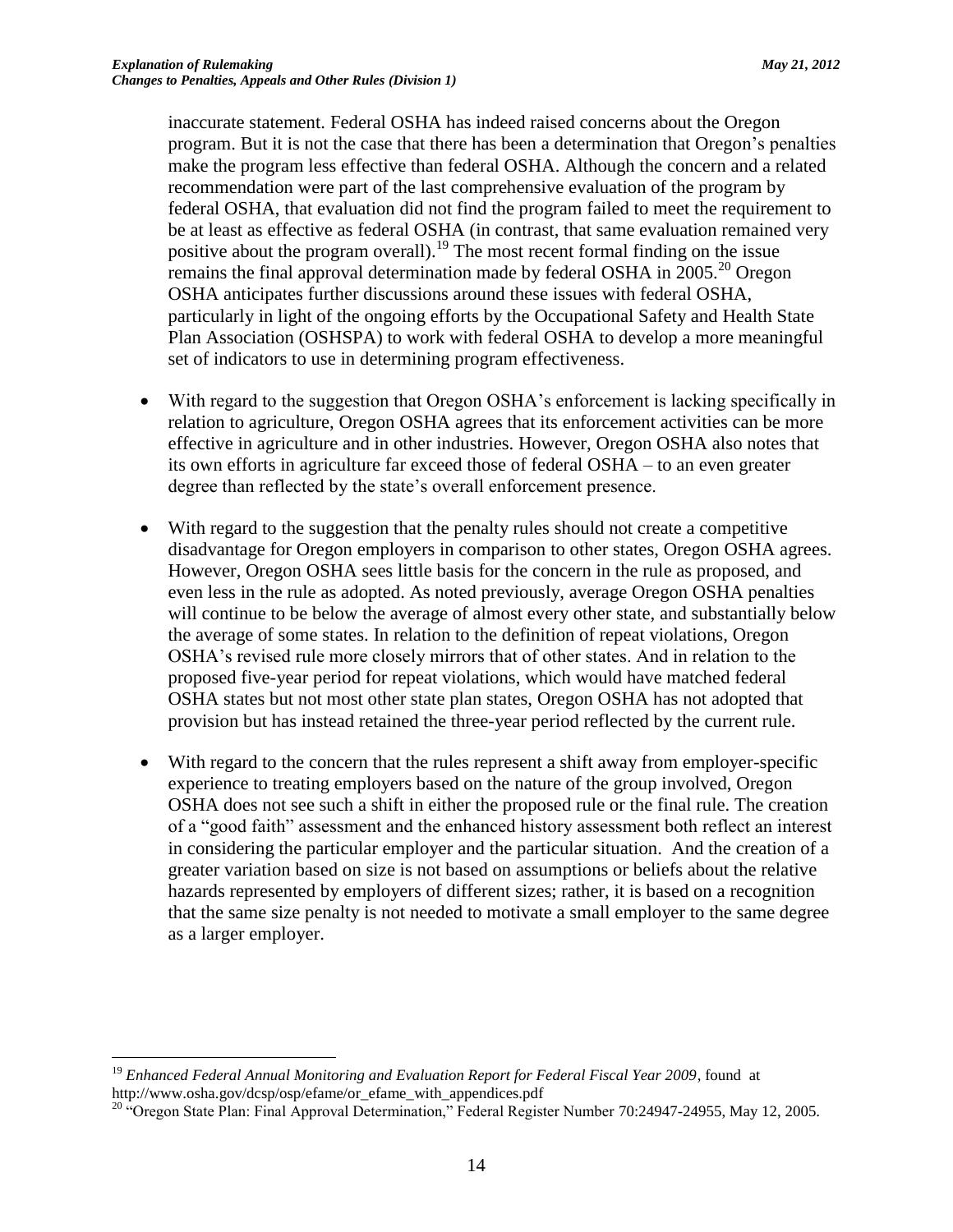Overall, Oregon OSHA remains committed to using its penalties as effectively as possible to encourage the reduction and elimination of hazards that can cause worker injury, illness and death. The changes adopted in this rulemaking are the result of Oregon OSHA's considered evaluation of the issues concerned, and its belief (based on the totality of available information) that the changes will indeed increase penalty effectiveness, in spite of the fact that they are unlikely to result in any meaningful increase in the overall average penalty for a first-time serious violation.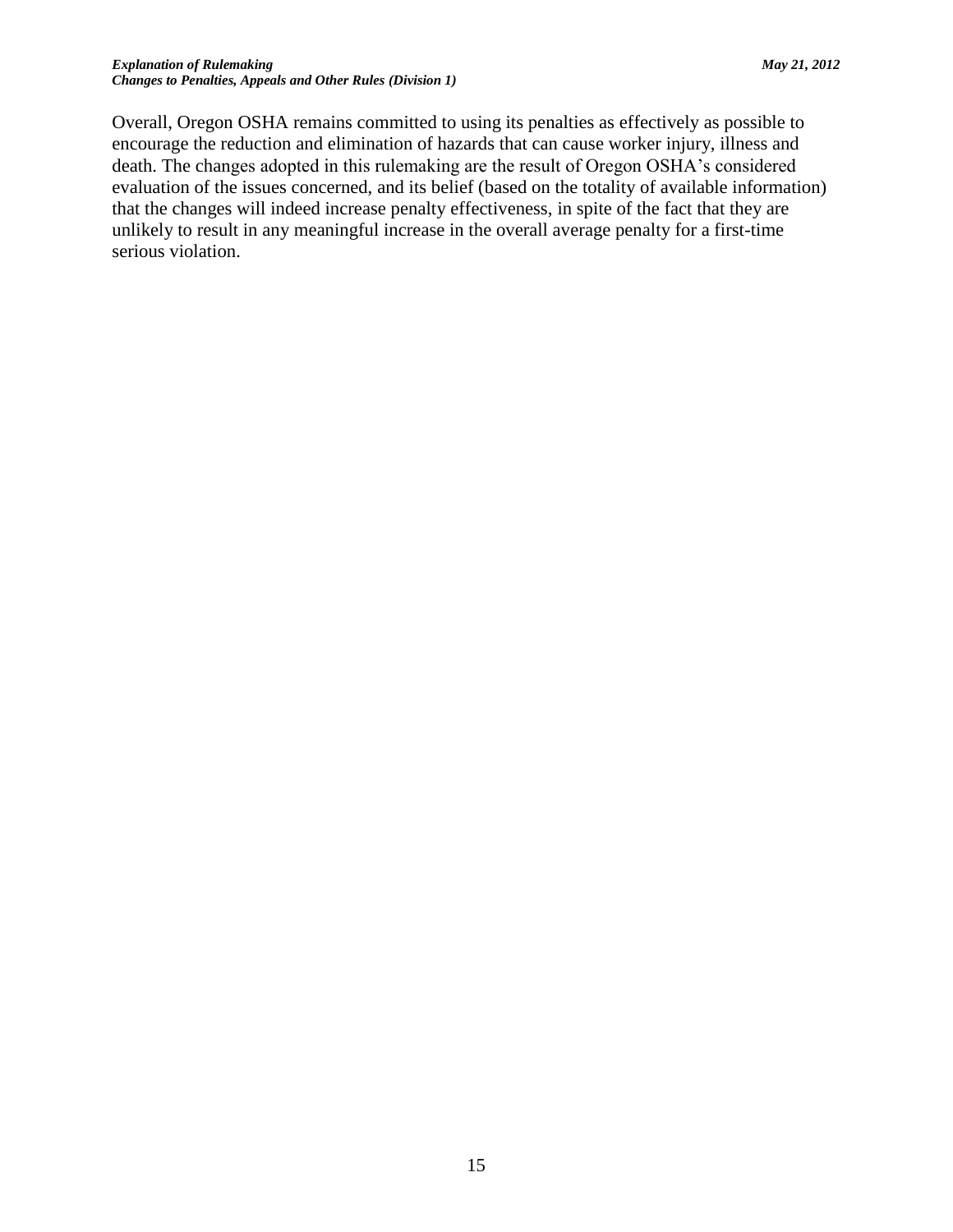## **IV. Issues Addressed by the Rule as Proposed and as Adopted**

Throughout the rule development process, Oregon OSHA identified a range of issues related to penalties and how they are calculated. Most (but not all) of those issues resulted in proposed changes to the rule, and most (but not all) of the proposed changes are reflected in the rule as adopted.

## 1. Adjustments based on employer size

This is one of the primary issues identified by Oregon OSHA and discussed at the 2010 public forums. The concept document prepared for those forums on the topic included the following statement of background:

As part of Oregon OSHA's review of the effectiveness of its penalty rules in encouraging employers to comply with Oregon OSHA rules and generally to promote health and safety in the workplace, one of the changes under consideration is to increase the difference between the penalties assessed to small and large employers. Under the current rule, Oregon OSHA reduces the base penalty by 10 percent for employers who had 50 or fewer employees throughout the previous 12 months. Most other jurisdictions use a sliding scale that results in reductions in the base penalty of 60 percent or more for the smallest employers.

One result of this practice is that the relative impact of penalties on small employers is much higher in Oregon than in other states. Federal OSHA's average penalties for firsttime serious violations have historically been nearly three times that of Oregon. For employers with more than 500 employees, however, federal OSHA's average approaches four times that of Oregon, while employers with 10 or fewer employees pay just two-andone-half times as much in federal states as in Oregon.

Even in states with average penalties closer to Oregon's, larger employers pay much more than they do in Oregon. Overall, Oregon's average penalty is almost three-quarters that of Washington, and almost two-thirds that of North Carolina. Oregon's average penalty for truly small employers is more than 85 percent of the Washington average and ranges between 80 and 90 percent of the North Carolina average. An employer with more than 500 employees, on the other hand, would pay much less in Oregon – about 40 percent of the Washington penalty and about 35 percent of the North Carolina penalty.<sup>21</sup>

The concept then suggested replacing the existing 10 percent reduction for employers with 50 or fewer employees with a series of reductions of up to 80 percent (continuing to use peak employment within Oregon during the previous 12 months). However, this concept was soon adjusted to reflect a maximum reduction of 60 percent, after it was recognized that even some very serious violations would result in the minimum penalty with such a large size adjustment.

 $\overline{a}$ <sup>21</sup> From "Oregon OSHA Penalties Supplement 1: Employer Size," June 7, 2010 (the same language appears in the revised version, issued November 1, 2010)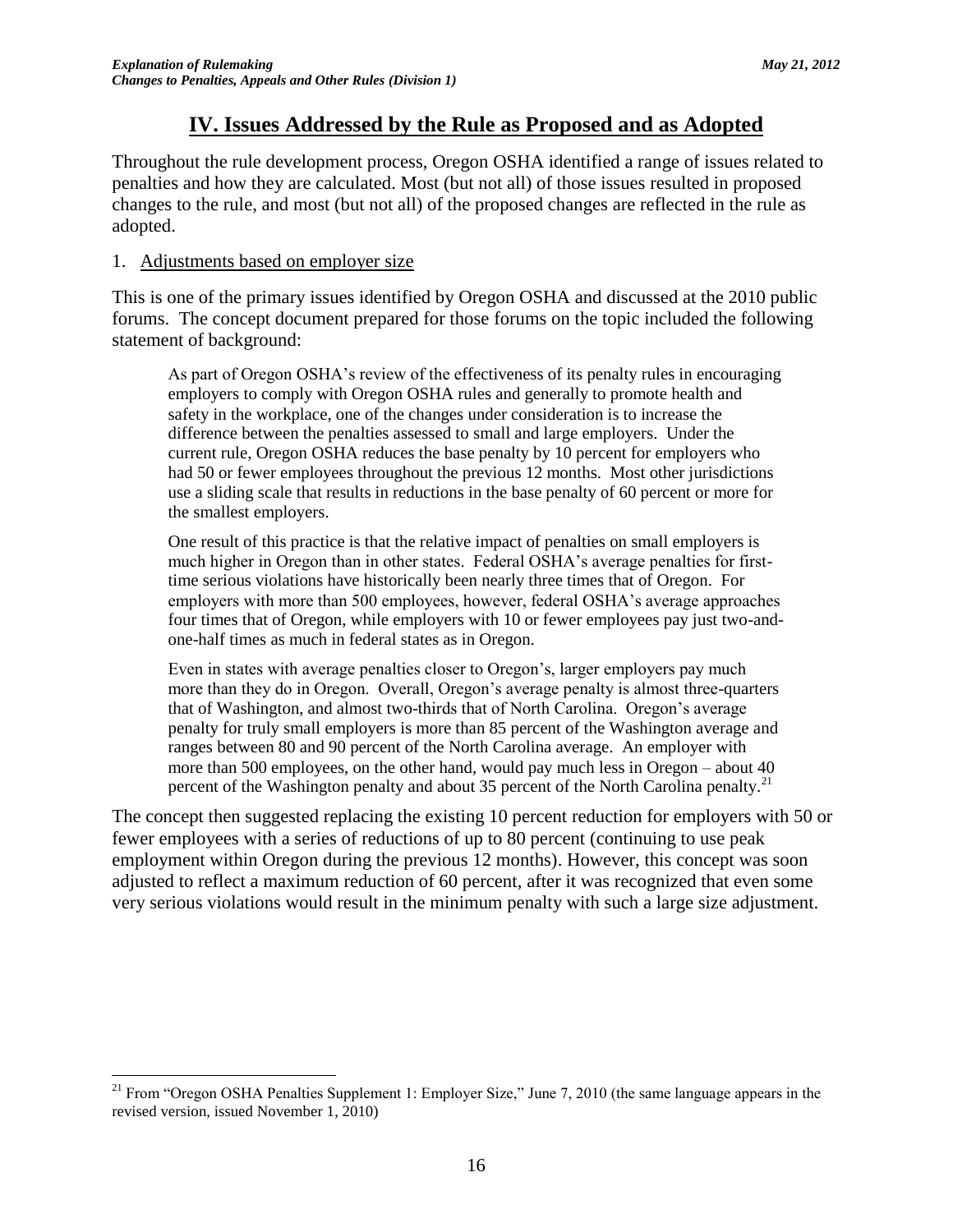The resulting adjustments, which became the basis for both the formal rule proposal and the rule as adopted, is reflected in following table:

| <b>Employees</b> | <b>Percentage Reduction</b> |
|------------------|-----------------------------|
| $1 - 25$         | 60%                         |
| 26-90            | 40%                         |
| 91-130           | 30%                         |
| 131-175          | 20%                         |
| 176-250          | 10%                         |
| 251 or more      | none                        |
|                  |                             |

Oregon OSHA's rationale for the change throughout its discussions was that varying penalties by size better reflects that the purpose of penalties is to motivate employers, and the same penalty is unlikely to motivate a multinational corporation to the same degree as a small local business.

Although all jurisdictions whose penalty practices were reviewed by Oregon OSHA provide larger adjustments for the smallest employers than did the previous Oregon OSHA rule, there is variation in the cut-off points and in the adjustments themselves. As part of its 2010 effort to increase penalties, for example, federal OSHA reduced the reduction for the smallest group of employers to 40 percent.<sup>22</sup> However, it recently reversed course on that issue, directing its staff earlier this year to begin granting the 60 percent reduction for the smallest employers once again.

Public comment on the issue ranged from strong support for<sup>23</sup> to outright opposition to<sup>24</sup> the proposed change. Other comments indicated that they were not opposed to the change<sup>25</sup> or that they were able to support it with modifications or if other conditions were met.<sup>26</sup> Oregon OSHA has carefully evaluated those comments received and the rationale provided for each of them:

 With regard to the suggestion that penalties should be consistent regardless of employer size, Oregon OSHA disagrees. Although employer size is admittedly a "blunt instrument" as a reflection of capacity to pay, it is a reasonable and readily available proxy. Oregon OSHA remains convinced that the purpose of penalties is not to punish, but to encourage compliance, both before and after an inspection (and even in the absence of an inspection). And Oregon OSHA remains convinced that acknowledging the variation in

 $\overline{a}$ <sup>22</sup> Described in the "Penalty Information Bulletin" available a[t http://www.osha.gov/dep/administrative](http://www.osha.gov/dep/administrative-penalty.html)[penalty.html.](http://www.osha.gov/dep/administrative-penalty.html) 

 $^{23}$  See, for example, the December 14, 2011 letter from Cindy Regier on behalf of the Pacific Northwest Chapter of Associated Builders and Contractors, which singled the size adjustment out as one of three items deserving particular support.

 $^{24}$  See, for example, the December 2, 2011 letter and oral testimony from Randall Hledik on behalf of Wildish Construction Company, and the December 14, 2011 letter from Timothy Gauthier on behalf of the Oregon-Columbia Chapter of the National Electrical Contractors Association.

<sup>&</sup>lt;sup>25</sup> See, for example, the December 13, 2011 letter from Scott Neufeld of the Special Districts Association of Oregon. <sup>26</sup> See, for example, the December 14, 2010 letter from Shelley Latin of Legal Aid Services of Oregon and Nargess Shadbeh of the Oregon Law Center, who indicate that greater variation based on size would be acceptable if small employer penalties are increased overall and if the size adjustment for the smallest employers is 35 percent, and the

December 9, 2011 letter from J.L. Wilson of Associated Oregon Industries, which suggests changing the reduction for the smallest employers to 50 percent (apparently in large part to maintain the "revenue neutral" status of the overall proposal in light of AOI's suggestion that a 10 percent reduction for immediate abatement be retained).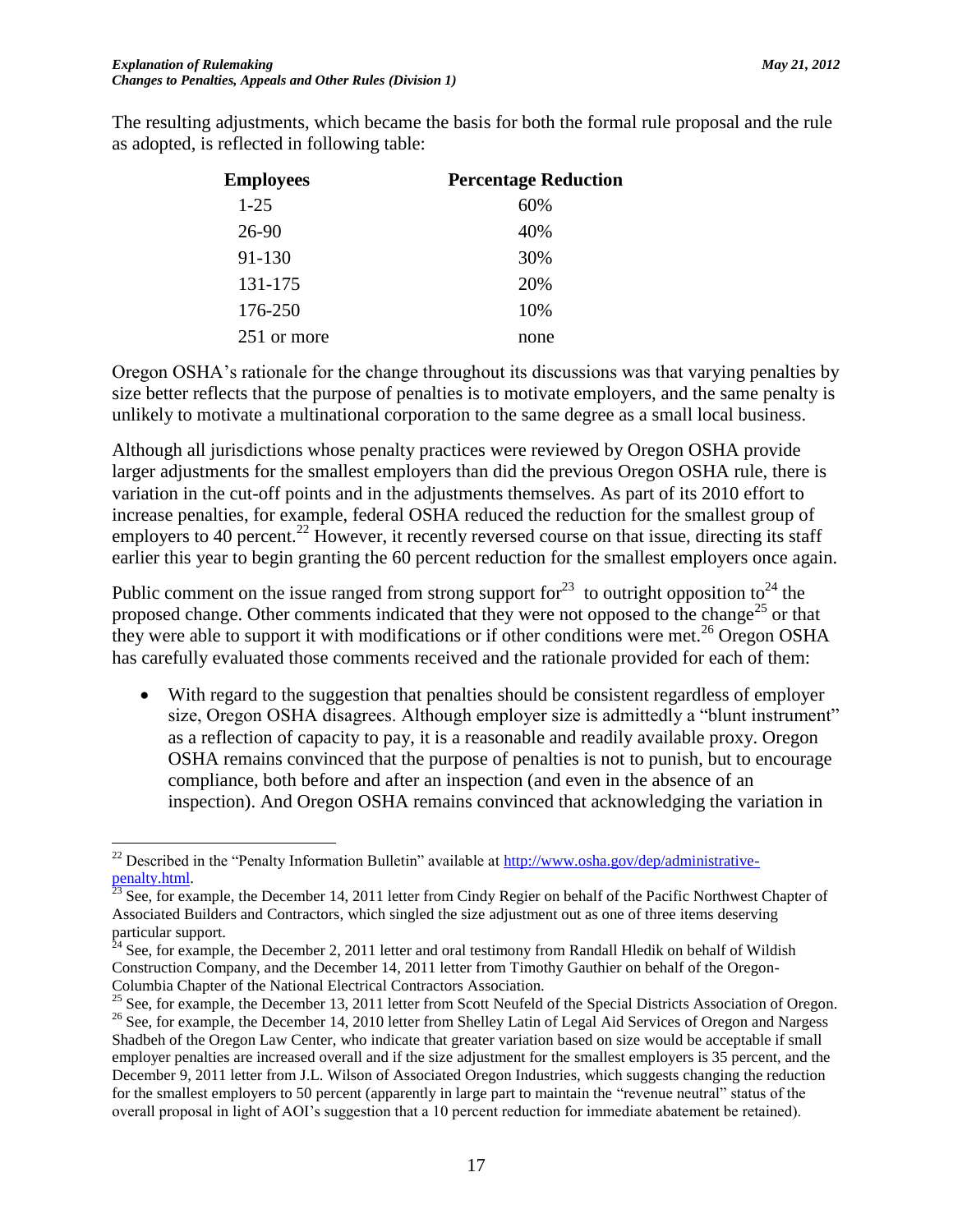the impact of the penalty on small and large employers is consistent with that understanding.

- With regard to the suggestion that penalties should be increased overall before any size adjustment is provided, Oregon OSHA disagrees. The question of the appropriate penalty is a distinct issue from the question of how different employers are motivated by comparable penalties. Oregon OSHA does not consider it necessary or appropriate to link the two.
- With regard to the suggestion that the size reduction should be decreased in order to maintain the revenue-neutral status of the rule in light of other suggested changes, Oregon OSHA believes that the two issues can and should be considered separately. The overall revenue impact (negative or positive) of the rule proposal has never been a significant factor in Oregon OSHA's evaluation of the various provisions of the rule.

In the final rule, and after considering the record in its entirety, Oregon OSHA has therefore chosen to adopt the size adjustments as proposed.

## 2. Adjustments Based on Employer's Demonstrated Good Faith Efforts

The second of the primary issues identified by Oregon OSHA in advance of the 2010 public forums concerns the consideration of employer good faith efforts.

Under the previous rule, Oregon OSHA did not adjust penalties based on an employer's good faith (other than the specific adjustment for immediate abatement, which some worker safety and health jurisdictions consider to be an element of good faith).

Most other jurisdictions adjust for the employer's good faith, with the amounts ranging up to a maximum of 40 percent, depending upon the jurisdiction. Many jurisdictions restrict or disallow such adjustments in relation to fatality investigations, high-gravity serious violations, or repeat violations. All jurisdictions whose policies have been reviewed by Oregon OSHA effectively disallow such adjustments in relation to willful violations.

In discussing this issue in the materials prepared for the 2010 forums, Oregon OSHA described the merits of the concept as follows:

The primary argument in favor of providing a "good faith" assessment is that it would allow enforcement officers to better reflect the employer's overall commitment to safety and health and the employer's sincere efforts to comply with specific requirements (even if unsuccessful) *prior to the inspection*. It also would allow Oregon OSHA to consider actions begun but not completed during the inspection (such as ordering materials or arranging for the design of a new ventilation system). $27$ 

The concept paper acknowledged that the approach presented both strengths and weaknesses:

The strength of this approach is that it would provide more flexibility to provide penalties appropriate to a particular situation, thereby better motivating employers to address safety and health issues before any inspection occurs. The primary drawback of the approach, however, is closely related – in providing greater flexibility, introducing an element of good faith also provides an area of greater uncertainty and variability. Unlike the current

 $\overline{a}$  $27$  From "Oregon OSHA Penalties Supplement 2: Employer Good Faith," June 7, 2010.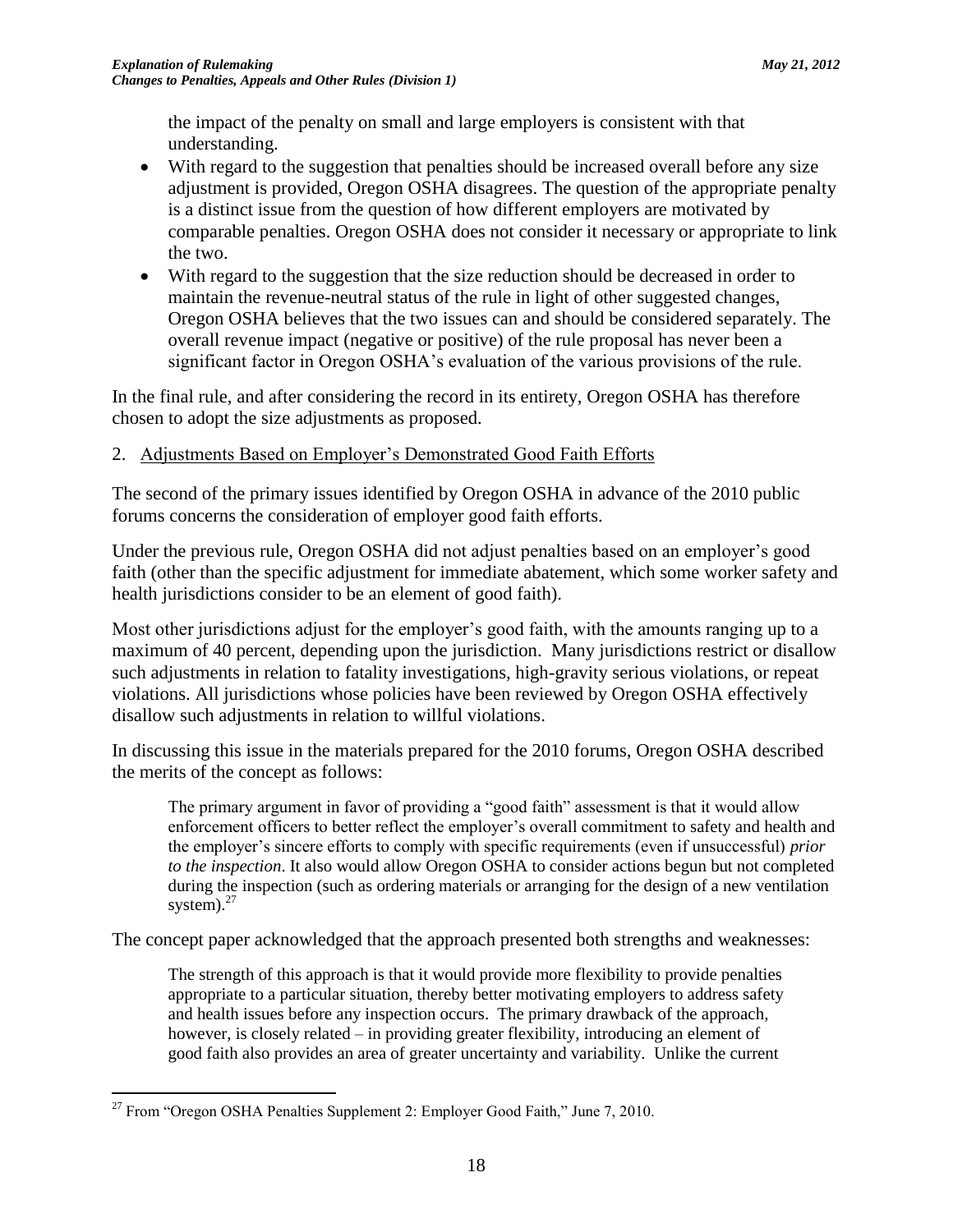penalty adjustments (size, immediate abatement, injury rate), a good faith assessment would introduce an element requiring a judgment be made (although such a judgment would be based on a set of identified criteria). The closest analogy in the current Oregon OSHA penalty rules would be found in the probability assessment that is made as part of determining the base penalty.

In determining whether to provide a good faith adjustment, Oregon OSHA will need to determine whether the likely increase in the penalty's ability to promote desired employer behavior will be sufficient to outweigh the likely increase in the variability of penalties between enforcement officers.<sup>28</sup>

As part of the 2010 forums, Oregon OSHA presented the table below for discussion purposes:

| <b>Base Penalty Adjustment</b> |
|--------------------------------|
| 35% reduction                  |
| 20% reduction                  |
| no adjustment                  |
| 20% increase                   |
|                                |

Following the 2011 stakeholder meetings, however, and based on the feedback received in those meetings, Oregon OSHA eliminated the "excellent" category from the rule as proposed, which therefore offered a 20 percent reduction for demonstrated good faith, a 20 percent increase for demonstrated poor faith (if such poor faith does not rise to the level of a willful violation or otherwise justify the use of the administrator's discretionary penalty authority), and no adjustment for average or normal efforts to comply.

Some comments regarding the proposed rule supported the addition of good faith adjustments,<sup>29</sup> while a number of commenters supported the concept generally but criticized the language of the rule as proposed. In most cases, this criticism focused on the need for more specific criteria and the concern about variability between individual enforcement officers.<sup>30</sup> At least one commenter suggested that a good faith adjustment, if adopted at all, should be smaller.<sup>31</sup> Several other comments did not address the issue of good faith adjustments. Collectively, there was little concern expressed about the concept of adjusting penalties (at least downward) based on an assessment of employer good faith – but there were a number of concerns expressed about the practicality of making such assessments in a consistent and fair manner.

<sup>28</sup> *Ibid.*

<sup>&</sup>lt;sup>29</sup> See, for example, the December 14, 2011 letter from Cindy Regier of the Pacific Northwest Chapter of Associated Builders and Contractors, which included "rewarding 'good faith' efforts" as one of three issues deserving particular support, and the December 9, 2011 letter from Elliot Lapidus of the Oregon Columbia Chapter of Associated General Contractors.

 $30$  See, for example, the December 9, 2011 letter from J.L. Wilson of Associated Oregon Industries, which suggested that the assessment "should be less subjective than it appears to be under the proposed rule," the December 14, 2011 letter from Dave Black of Vigilant, which suggested that the guidance "should be much more highly structured, and much less arbitrary and open to incidental interpretation," and the December 2, 2011 testimony by Kirk Lloyd on behalf of Farm Safe indicating that he would "be really comfortable" if the current Oregon OSHA administrator "could personally be responsible for determining what good faith is," but would not be comfortable having those determinations "delegated out to compliance officers."

<sup>&</sup>lt;sup>31</sup> December 14, 2011 letter from Shelley Latin of Legal Aid Services of Oregon and Nargess Shadbeh of Oregon Law Center.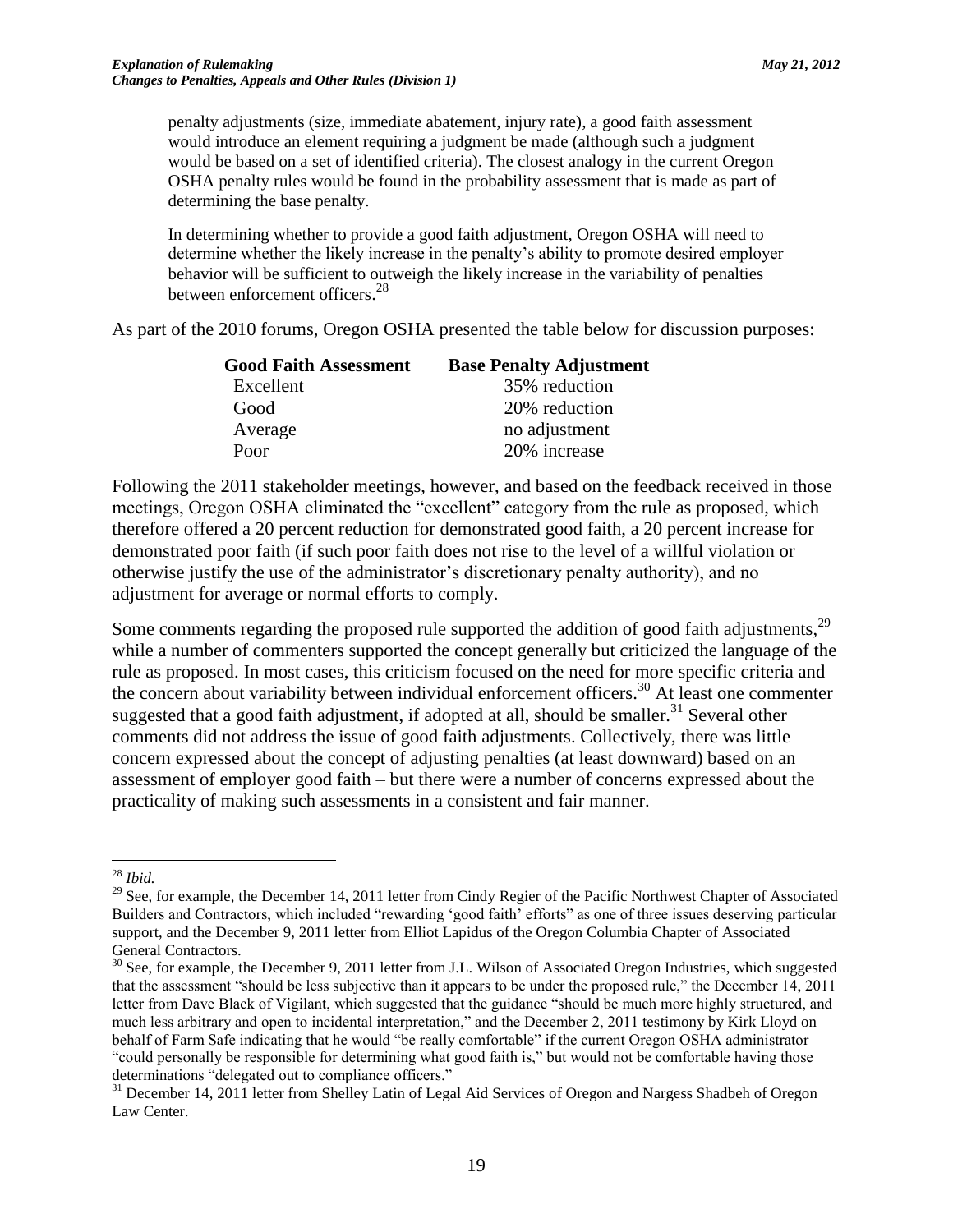Oregon OSHA has carefully evaluated these comments. They confirm Oregon OSHA's earlier recognition of the challenge created by using a good faith assessment, but they also generally confirm that such an assessment would provide value by encouraging employers to make sincere efforts to comply prior to any inspection. For that reason, Oregon OSHA is including a good faith adjustment in the final rule, although with minor modifications.

While Oregon OSHA understands the concerns regarding consistency, the division believes that the individual who can best assess the good faith efforts of an employer is the enforcement officer who has conducted the inspection. The rule therefore makes clear that good faith will be based on the enforcement officer's assessment, although within general agency parameters and relying upon criteria identified in the rule.

Oregon OSHA has rewritten and restructured the relevant portions of the rule to provide greater clarity (although not to the level of detail and specificity suggested by some who commented). In addition, during the period between the rule's adoption and its effective date, Oregon OSHA will provide training on the rule to all enforcement staff, with a particular focus on how to appropriately assess an employer's good faith. Oregon OSHA will conduct additional training and focused audits of enforcement files during the first year of the rule's existence to identify areas of particular inconsistency and any need for further training. And, finally, Oregon OSHA intends to empanel the previous ad-hoc advisory group during the summer of 2013 to assist it in evaluating the rule and determining whether any adjustments to the rule itself or to the supporting documents and training should be made.

### 3. Adjustments Based on Immediate Compliance

The third of the issues identified by Oregon OSHA in advance of the 2010 public forums concerned a provision of the existing rule: the 30 percent reduction in base penalties if the employer corrected the violation before the inspection was completed.

In its discussion of the issue as part of those forums, Oregon OSHA provided the following background about the use of similar adjustments by other jurisdictions:

Many other jurisdictions provide an adjustment for immediate correction of violations, while other jurisdictions consider it as part of good faith (although at least one jurisdiction indicates that immediate correction of violations will not be considered in determining penalties). In those jurisdictions that provide a penalty reduction for immediate abatement, however, it is a 10 percent reduction, smaller than the reduction provided by Oregon OSHA. In addition, such jurisdictions often further restrict reductions to ensure that compliance is meaningful (and not simply turning on a ventilation system or having employees hook up to fall protection anchors that they should already have been using). $32$ 

The concept document also included the following discussion of the relative merits of the immediate abatement adjustment:

The primary argument in favor of providing a reduction for immediate correction is that it provides an incentive for employers to reduce employee exposure. One argument against providing such a reduction is that correction of violations is already an employer obligation and enforcement officers should ensure that it occurs without the need to resort

 $32$  From "Oregon OSHA Penalties Supplement 3: Immediate Abatement," June 7, 2010.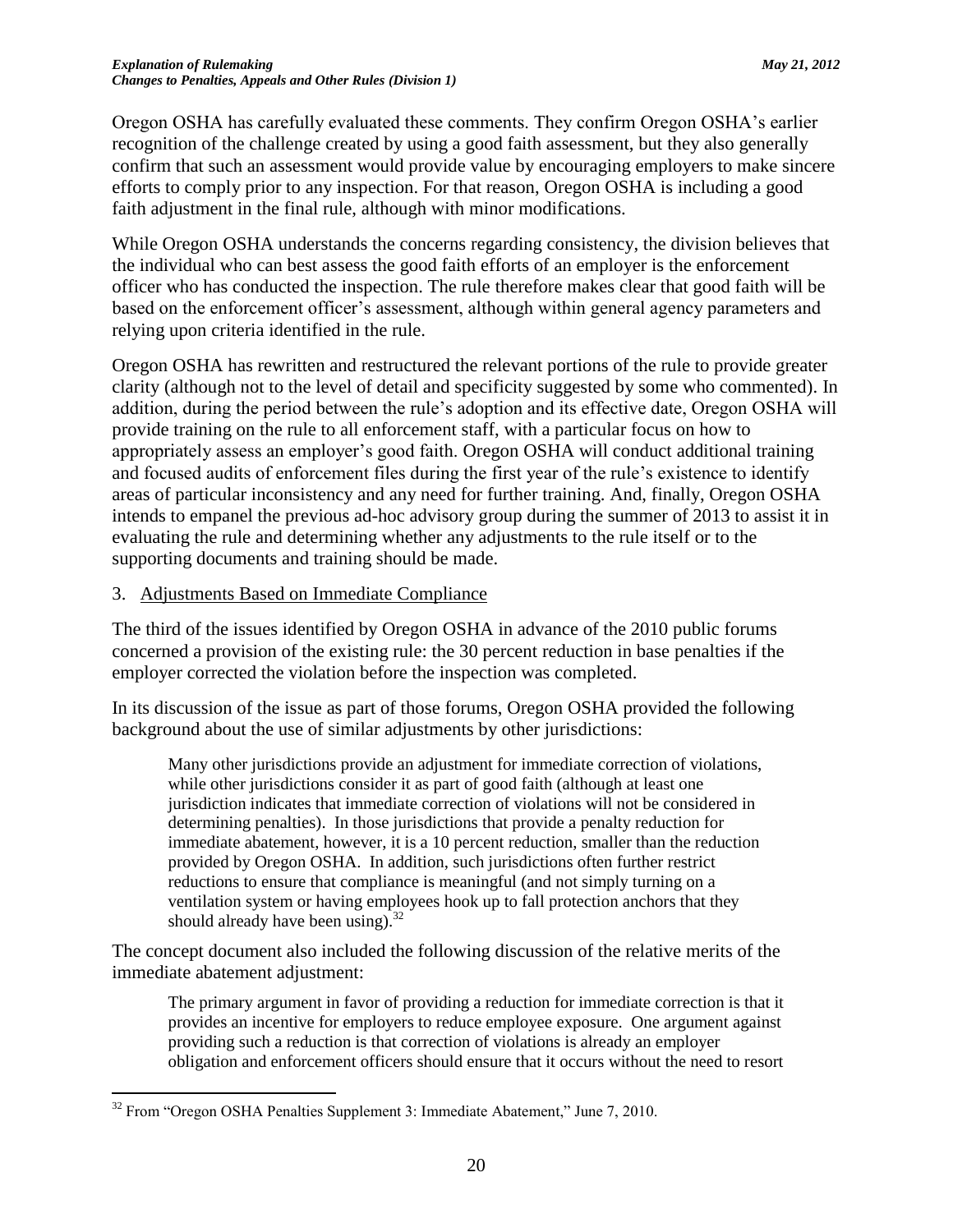to a penalty reduction. Another argument is that providing such a large reduction for immediate correction does not promote employer compliance before the inspection – and that the ability to perform some activities (reinstall guards, put fall protection into use, etc.) – may actually represent a lack of good faith effort prior to the inspection and therefore should not result in a reduction in the penalty.

One strength of the existing approach is that it is much easier to determine whether an employer has complied during the inspection than it is to assess efforts at compliance, either before or after the inspection. In other words, the current reduction has the virtue of simplicity and the resulting consistency. On the other hand, the current approach runs the risk of rewarding undesirable behavior and, even in the best circumstances, appears to provide a large reduction for simply fulfilling the employer's obligations at the time of the inspection.<sup>33</sup>

As it considered options before developing a proposal, Oregon OSHA focused on two alternate approaches. One would be to consider immediate correction as part of the good faith assessment. Another would be to reduce the credit for immediate abatement from 30 percent to 10 percent (and take steps to ensure that it was not given in situations where it would be rewarding undesirable behavior).

The rule as proposed essentially took the prior approach, limiting any consideration of immediate abatement to being considered as evidence of good faith where appropriate, and eliminating any separate reduction for immediate correction of violations. The rule as adopted takes the latter approach.

Most of those who commented on the rule as a whole did not address the question of immediate abatement. Some commenters opposed the change,  $34$  while others suggested that at least some reduction for immediate correction should be retained.<sup>35</sup> Some suggested that the change should apply only "to serious hazards that were known or should have been known to the contractor."<sup>36</sup> Others supported the change as proposed.<sup>37</sup>

Oregon OSHA has carefully considered these comments and the various discussions of the issues included within them:

 With regard to the suggestion that penalty reductions be retained for those violations that are not serious violations about which the employer knew or should have known, Oregon OSHA notes that very few penalties are assessed for other-than-serious violations, and those very few penalties are frequently assessed at the minimum. Serious violations can be cited and sustained only if Oregon OSHA concludes (and can demonstrate) that the employer knew or should have known about the hazard. For this reason, Oregon OSHA

<sup>33</sup> *Ibid.*

<sup>&</sup>lt;sup>34</sup> December 14, 2011 letter from Timothy Gauthier of the Oregon-Columbia Chapter of the National Electrical Contractors Association.

 $35$  See, for example, the December 12, 2011 letter from Debra Dunn of the Oregon Trucking Association, (which suggests that such violations are lesser violations with less impact on employee safety) and the December 9, 2011 letter from J.L. Wilson of Associated Oregon Industries (which specifically suggests that a 10 percent reduction be retained).

<sup>&</sup>lt;sup>36</sup> See, for example, the December 2, 2011 letter and oral comments from Randall Hledik of Wildish Construction and the December 7, 2011 letter from Elliot Lapidus of the Oregon Columbia Chapter of the Associated General Contractors.

<sup>&</sup>lt;sup>37</sup> See, for example, the December 14, 2011 letter from Shelley Latin of Legal Aid Services of Oregon and Nargess Shadbeh of Oregon Law Center.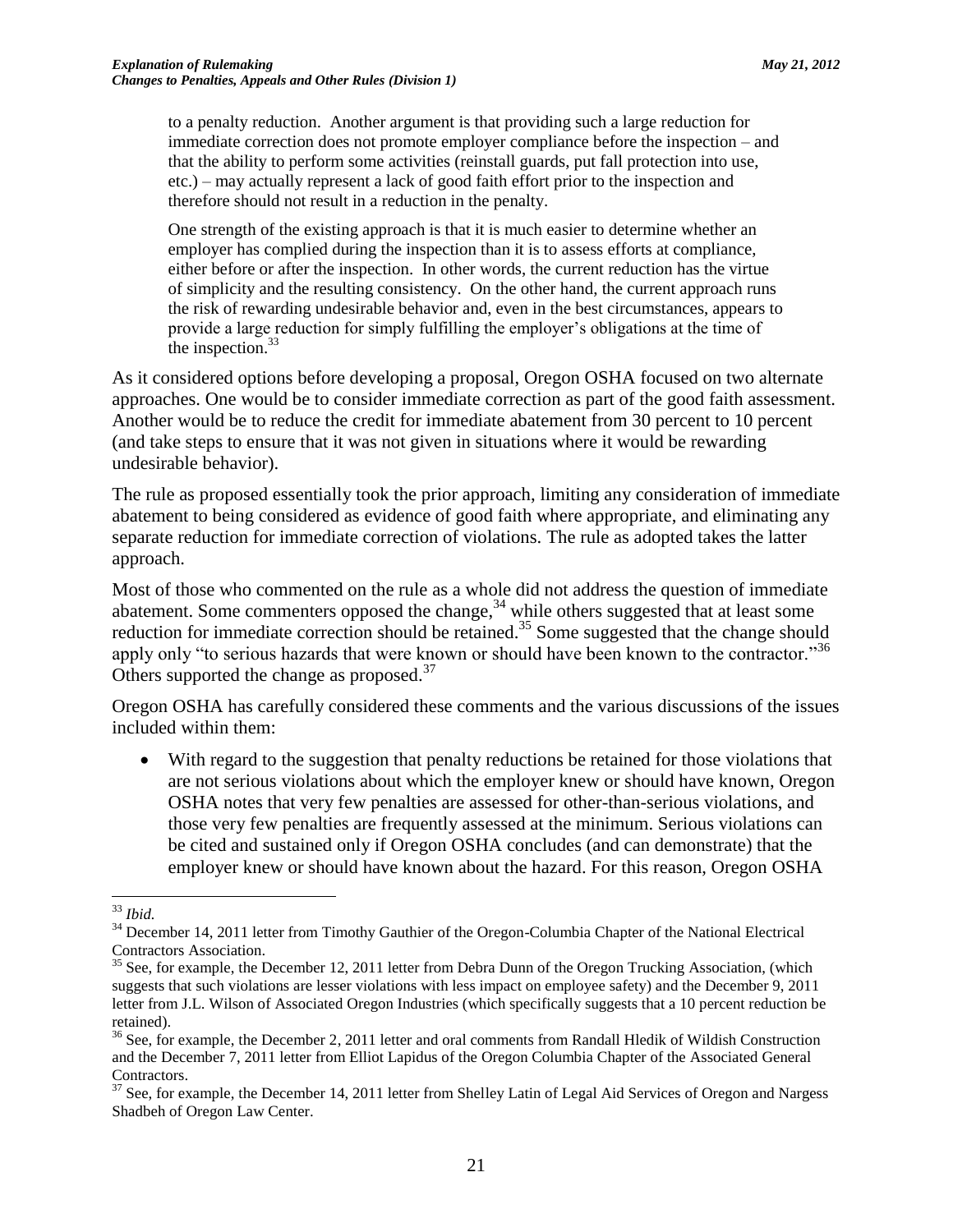sees no reason to maintain a penalty reduction for a category of penalties that does not, as a practical matter, exist – those violations where the employer did not know and could not reasonably be expected to know about the hazard.

- With regard to the suggestion that those violations where immediate abatement is achieved tend to be less serious violations, Oregon OSHA's analysis suggests that such reductions have frequently been given for very serious violations (one recurring example is for fall protection in construction, a significant source of both injury and death within the industry).
- With regard to the general suggestion that providing a reduction creates a beneficial impact on employer compliance, Oregon OSHA continues to believe that most employers comply readily with cited violations whether or not an additional financial incentive is provided.

After considering the discussion and the alternatives available, Oregon OSHA has decided to maintain a smaller reduction, available only when it represents a genuine effort to comply and to ensure future compliance. The rule as adopted includes a 10 percent reduction for immediate abatement that represents a "substantial" effort and that is not "temporary or superficial." This is intended to acknowledge those situations where an employer makes an immediate and genuine effort and it will exclude those actions that suggest a lack of interest in compliance prior to the inspection. The following examples will help provide an understanding of the difference between a "substantial" effort and an action that may be expected to be "temporary or superficial."

*Example 1: If an employer invests in hard hats where they were not previously provided, that would generally represent a substantial effort that clearly changes the underlying situation. If, on the other hand, the employer simply instructs employees who were not being required to wear the hardhats available to put them on after the compliance officer raises the issue, that would appear to be "temporary or superficial" and in no way changes the underlying situation.*

*Example 2: If an employer develops installs anchors and purchases fall arrest equipment during the inspection, that would generally represent a substantial effort that changes the underlying situation. If, on the other hand, the employer simply directs the crew to attach their lanyards or to put on the previously provided fall protection equipment that was left in the truck, that would appear to be temporary or superficial.*

*Example 3: If an employer drafts a respiratory protection program and identifies appropriate respirators to protect against air contaminants in the workplace, that would appear to represent substantial action. If, on the other hand, the employer simply directs an employee who is not wearing his or her respirator to put it on, that would appear to be temporary or superficial.*

*Example 4: If an employer removes an employee from immediate exposure, that would generally be temporary or superficial. If, on the other hand, an employer permanently disables a tool that is improperly guarded (for example, a circular saw with the blade guard removed), that would appear to represent a substantial action.*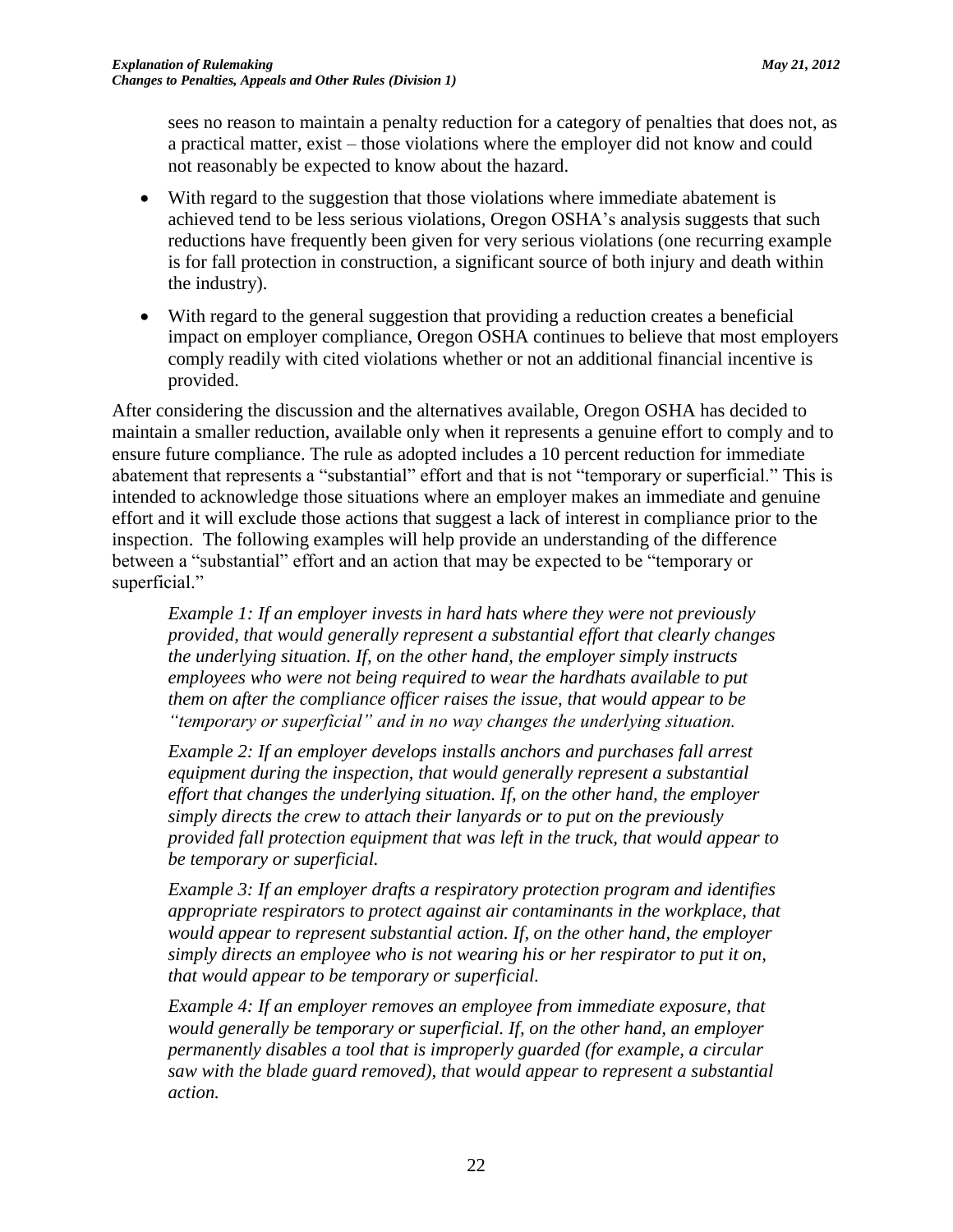*Example 5: If an employer has the millwright craft a guard or install guardrails, that would generally represent a substantial action. If, on the other hand, the employer simply has available guards re-installed on the machines from which they were removed, that would generally be temporary or superficial.*

Although choosing to leave a modified reduction for immediate abatement in the rule, Oregon OSHA remains uncertain as to the value of such an incentive and plans to specifically evaluate its continued use as part of its evaluation of the rule during the summer of 2013.

### 4. Adjustments Based on Employer History

The final major issue identified by Oregon OSHA in advance of the 2010 public forums concerned the history adjustment of the previous rule. In its concept paper on the subject, Oregon OSHA provided the following background:

Under the current rule, Oregon OSHA reduces the base penalty by 35 percent for employers whose injury and illness rate is below the average for their industry. Like other Oregon OSHA adjustments, no adjustment is applied to repeat, willful or failure-tocorrect violations or to any violation that contributed to the injury, illness or death or an employee.

Most other jurisdictions do not take into account injury and illness history, instead adjusting penalties based on the employer's enforcement history (which, for many employers, means no history is available). One jurisdiction takes into account both the history of injuries and illness and the history of cited violations. Typically, other jurisdictions limit such reductions to 10 percent. One jurisdiction also allows a 10 percent increase in the base penalty for history that is worse than expected.<sup>38</sup>

The same paper included the following comment regarding of the merits and drawbacks of such an approach:

The primary argument in favor of providing an adjustment for injury and illness history is that it takes into account a past record of success. The primary argument against such a practice is that the vast majority employers are too small for a one- or two-year assessment of the injury and illness rates to be meaningful as an indication of actual risk (or actual compliance). In addition, the current Oregon OSHA rule gives a substantial break for an employer whose rate is only slightly better than average.<sup>39</sup>

Finally, the paper described a potential proposal to retain a history adjustment, but to broaden the data upon which it can be based and to reduce its overall effect:

One approach under active consideration would be to provide an assessment of history that takes into account both inspection history and the history of injuries and illnesses over a period of several years – such an assessment might be applied both to reduce penalties when the employer's history is better than average and to increase penalties when it is worse than average. In any case, Oregon OSHA is seriously considering reducing the penalty discount (and any penalty increase, if that approach is used) from 35 percent to 10 percent.

Such an approach would continue to credit employers who maintain a positive history over time, but would eliminate the distortion created by relatively large penalty

 $\overline{a}$ <sup>38</sup> From "Oregon OSHA Penalties Supplement 4: Employer History," June 7, 2010.

<sup>39</sup> *Ibid.*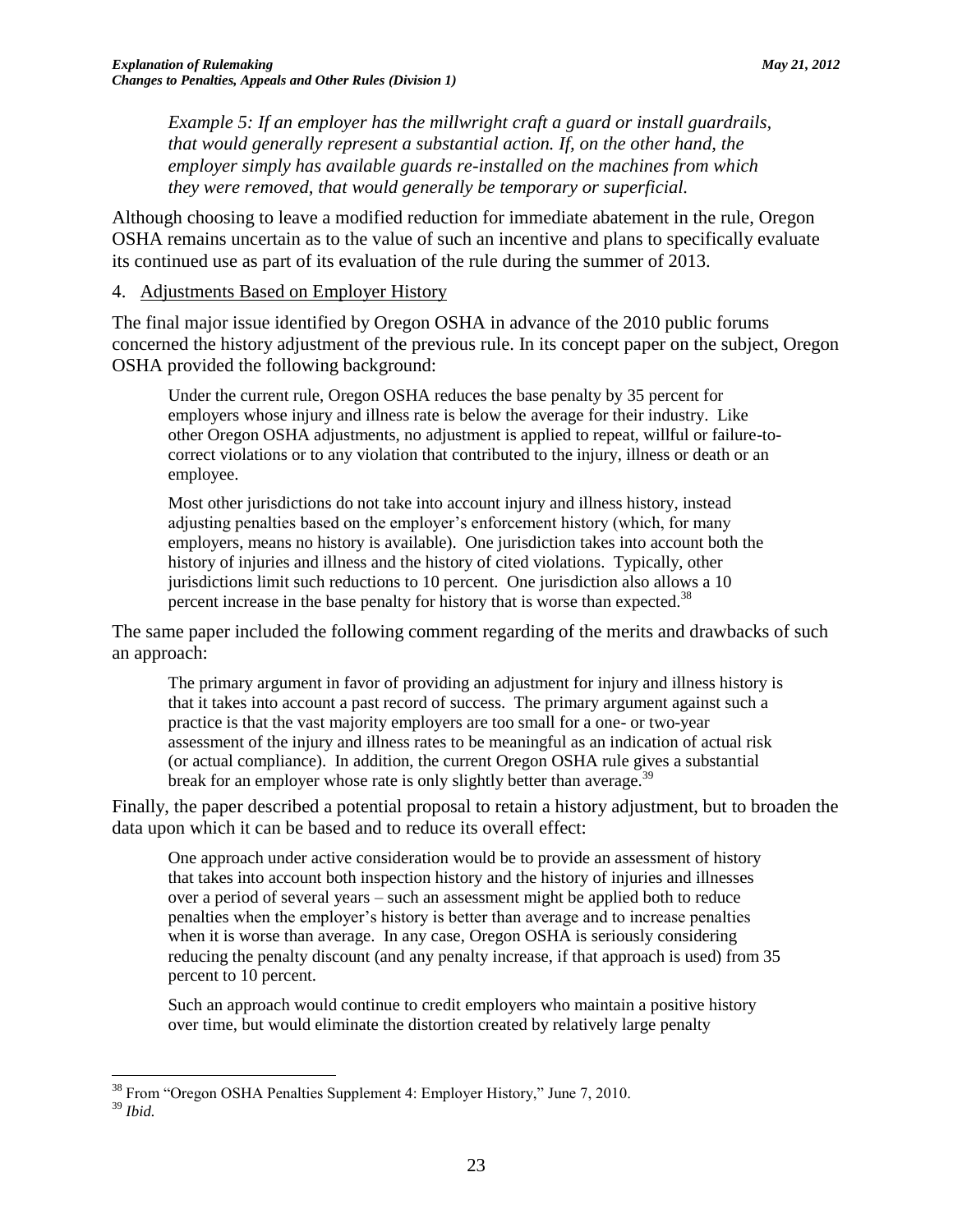adjustments on the basis of relatively small statistical variations in injury and illness rates.<sup>40</sup>

In the rule as proposed, Oregon OSHA proposed to assess employer history using a broader range of data sources, including both enforcement and injury and illness history, over a period of up to five years. In addition, Oregon OSHA proposed that history adjustments could either decrease or increase the base penalty by 10 percent (or make no adjustment at all).

Several commenters indicated that the reduction of the positive adjustment from 35 percent to 10 percent was acceptable but that the possibility of a 10 percent increase in the base penalty should be removed.<sup>41</sup> Others indicated that a larger reduction, such as 25 percent, should be retained.<sup>42</sup> Still others opposed the change altogether, $43$  while others opposed any adjustment in penalties as the result of either enforcement or injury/illness history.<sup>44</sup>

With regard to the time frame, a number of commenters suggested that five years was too long a period and suggested three years as alternative.<sup>45</sup> One commenter explicitly agreed that the proposed five-year period was superior to the single year in the previous rule.<sup>46</sup>

After Oregon OSHA carefully considered the comments received, the final rule maintains the proposed options for adjustment (10 percent decrease in the base penalty, 10 percent increase, or no adjustment). The rule provides for a review of available enforcement and injury data reflecting up to three years of history, although understanding current trends may need to take into account a longer period. This decision reflects Oregon OSHA's concern than the current adjustment provides too great a differentiation between employers based on too little information, but it also reflects Oregon OSHA's considered belief that taking into account employer history provides employers with an incentive to operate generally effective programs on an ongoing basis and appropriately rewards those employers who generally do the right thing. Retaining the option of slightly increased penalties for poor history will allow increases when circumstances clearly warrant it but also will remind employers that the typical employer will receive no adjustment, with only truly positive history resulting in a reduction.

### 5. Base Penalty Calculation

During the 2010 forums, Oregon OSHA suggested a modification to the base penalty amounts that would take into account the existing difference between the highest base penalty (\$5,000) and the statutory maximum for a non-repeat, non-willful violation of \$7,000.

As a result, Oregon OSHA originally suggested increasing all base penalties by between 40 and 50 percent. In part, the base penalty increase was intended to allow greater stratification of the final penalty by size.

December 7, 2011 letter from Eliot Lapidus of the Oregon-Columbia Chapter of the Associated General Contractors. <sup>43</sup> See, for example, the December 14, 2011 letter from Timothy Gauthier of the Oregon-Columbia Chapter of the National Electrical Contractors Association.

 $\overline{a}$ <sup>40</sup> *Ibid.*

<sup>&</sup>lt;sup>41</sup> See, for example, the December 9, 2011 letter from J.L. Wilson of Associated Oregon Industries.

<sup>&</sup>lt;sup>42</sup> See, for example, the December 2, 2011 letter from Randall Hledik of Wildish Construction Co. and the

<sup>&</sup>lt;sup>44</sup> See, for example, the December 14, 2011 letter from Shelley Latin of Legal Aid Services of Oregon and Nargess Shadbeh of Oregon Law Center.

<sup>&</sup>lt;sup>45</sup> See, for example, the December 14, 2011 letter from Rod Huffman of Associated Oregon Loggers.

<sup>46</sup> December 14, 2011 letter from Dave Black of Vigilant.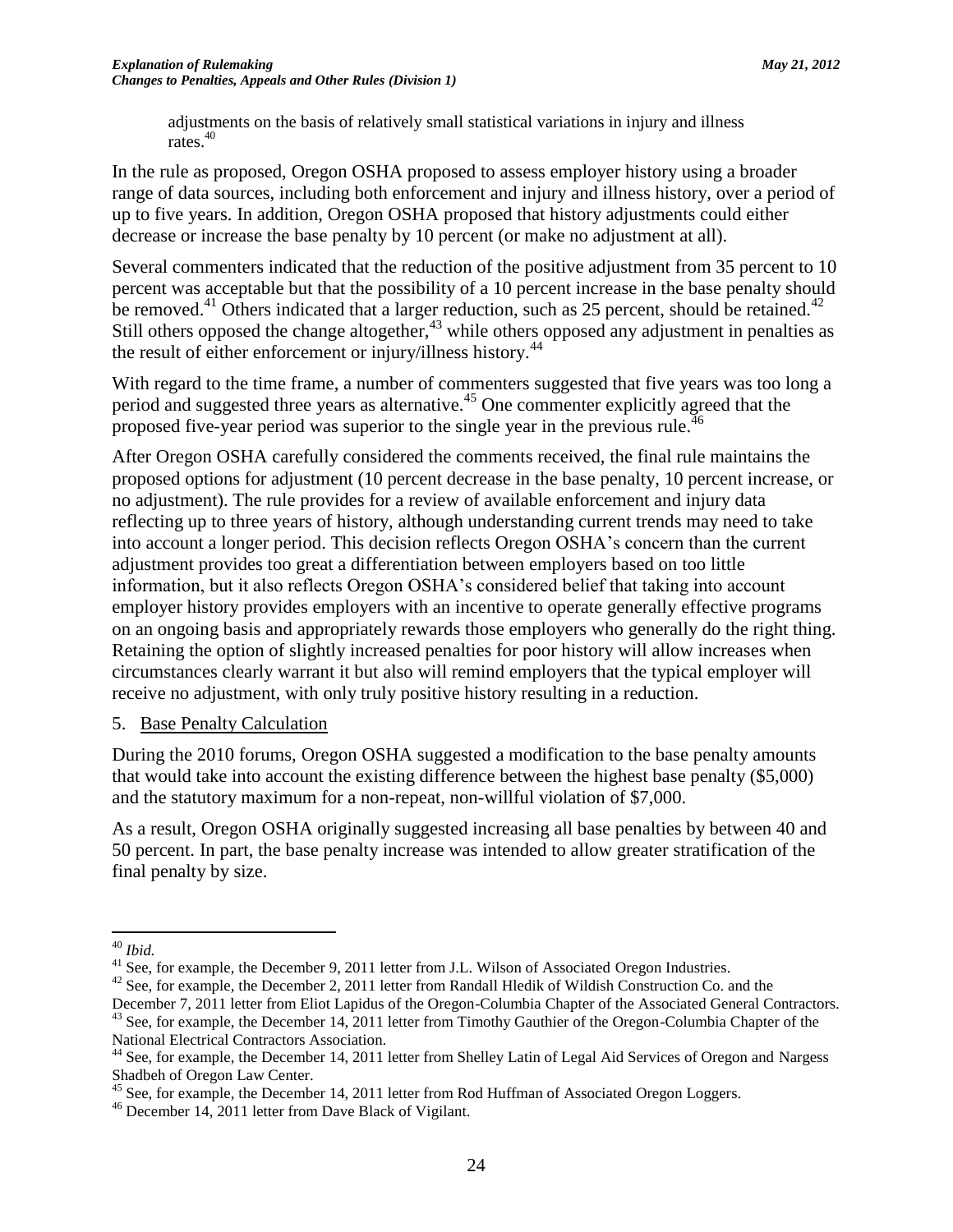The adjustment in the base penalty under consideration was the primary reason that early estimates of the overall impact on the concept suggested it would increase the average penalty for a first-time serious violation by between 25 and 40 percent.

Following the forums, and following discussions with the Oregon OSHA Partnership Committee, Oregon OSHA modified its working proposal to increase base penalties only for those violations that reflect a meaningful risk of worker death. That working proposal, which increased the base penalty for a low probability death-rated violation from \$1,500 to \$2,100, for a medium probability death-rated violation from \$2,500 to \$3,500, and for a high probability death-rated violation from \$5,000 to \$7,000, became the basis for the rule as proposed. This adjustment better reflects Oregon OSHA's interest in focusing the rule on those violations most likely to result in the death of a worker.

Comments regarding the proposal to increase penalties ranged from support<sup>47</sup> to opposition.<sup>48</sup> Some comments suggested that the proposal be clarified as it relates to the difference "between 'imminent danger observations' and 'actual occurrence' or 'near miss incidents.'"<sup>49</sup> Still other comments explicitly stated that they did not oppose the change, particularly as part of a proposal that was revenue-neutral, or nearly so,  $50$  while others did not address it.

In evaluating the comments regarding this issue and the reasoning behind them, Oregon OSHA has decided to adopt the revisions as proposed as part of the final rule. As noted, the rule taken as whole does not represent a meaningful increase, if any, in the average penalty assessed (the rule as adopted even less so than the proposed rule). By adopting this change, Oregon OSHA enables the greater variation by employer size previously discussed and better focuses the rule on those violations where there is a meaningful risk of worker death.

### 6. Application of Adjustments to Repeat and Willful Violations

In the previous rule, no adjustments were made to repeat or willful violations. However, in reflecting on the rationale behind the greater variation between employers based on their relative size, Oregon OSHA (in consultation with the ad-hoc stakeholder advisory group) proposed that size adjustments be allowed before repeat and willful multipliers are applied. The proposed rule continued the past practice of disallowing adjustments for any other reason.

Based on the lack of substantive objection regarding this issue, the final rule adopts the language as proposed.

### 7. Application of Adjustments for Fatality and Accident Investigations

Similarly, Oregon OSHA's previous rule allowed no adjustments for violations that contributed to a fatality or other injury. The proposed rule allowed such adjustments based only on employer size.

Based on the lack of substantive objection regarding this issue, the final rule adopts the language as proposed.

 $47$  See, for example, the December 14, 2011 letter from Dave Black of Vigilant.

<sup>&</sup>lt;sup>48</sup> See, for example, the December 14, 2011 letter from Timothy Gauthier of the Oregon-Columbia Chapter of the National Electrical Contractors Association.

<sup>&</sup>lt;sup>49</sup> See, for example, the December 2, 2011 letter from Randall Hledik of Wildish Construction Co.

<sup>&</sup>lt;sup>50</sup> See, for example, the December 9, 2011 letter from J.L. Wilson of Associated Oregon Industries.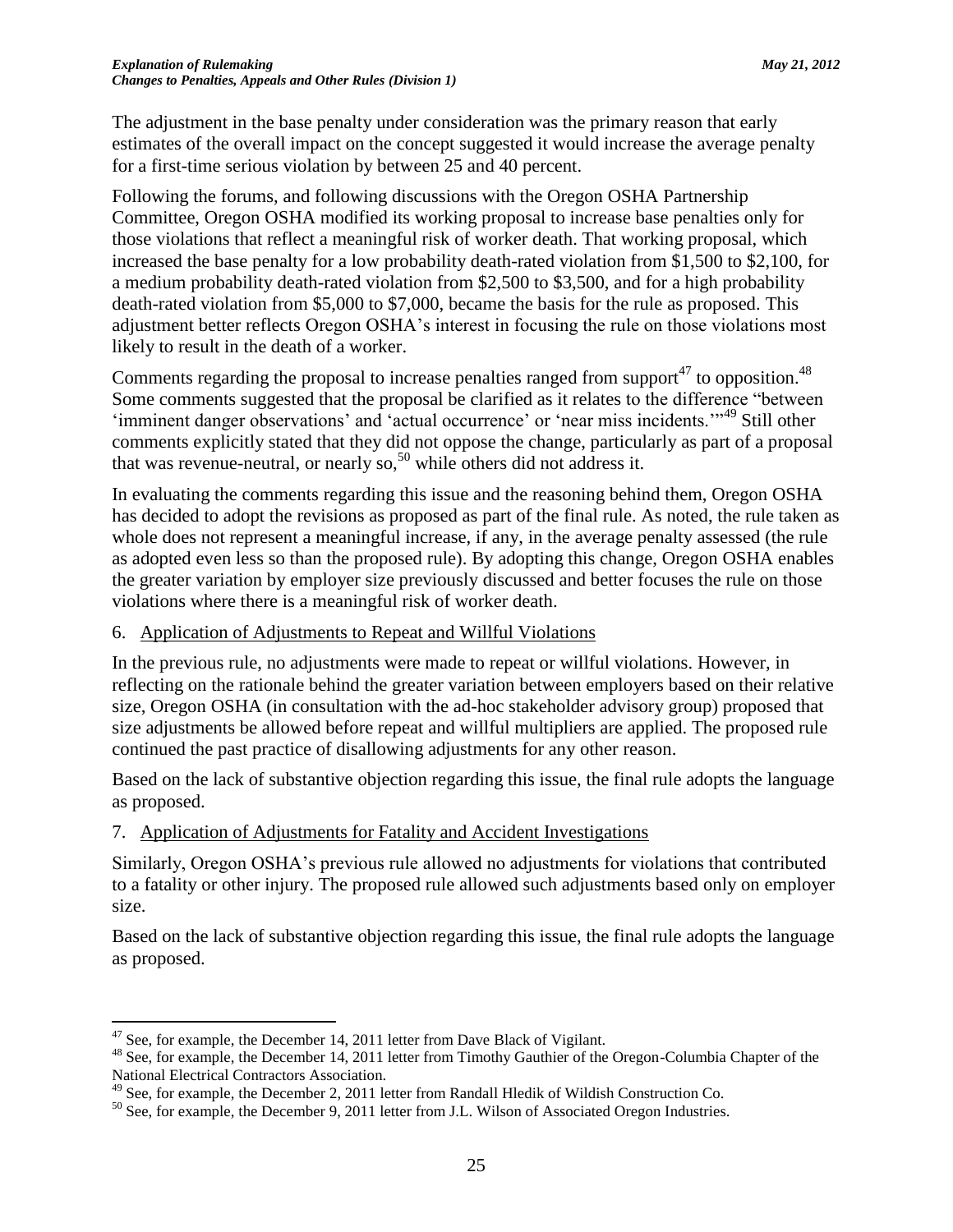### 8. Application of Adjustments for Failure to Abate Violations

The previous rule indicated that no adjustments could be made for failure to abate violations. However, this language was confusing, because it was based on the lack of any *additional* adjustments. Agency practice has long been to calculate penalties for most failure to abate violations using the penalty previously cited as the daily penalty. That original penalty, of course, may have included applicable adjustments. The rule as adopted simply omits any reference to adjustments for failure to abate, eliminating the source of the confusion. This technical correction does not represent a substantive change and will have no impact on existing Oregon OSHA practice in calculating the penalty for such violations.

### 9. Penalties for Multiple Repeat and Willful Violations

As the rule was being developed, and particularly in conversations with the ad-hoc stakeholder advisory group, Oregon OSHA decided to propose a decreased reliance upon the administrator's discretion in setting penalties for repeat and willful violations. In addition to the existing multipliers of 2 for initial repeats, 5 for second, and 10 for third, the rule as proposed established a multiplier of 15 for fourth, 20 for fifth, and 25 for willful violations.

Most of the comments received did not address this proposed change. Those that did supported the change, noting that "eliminating reliance on 'administrator's discretion' has the advantage of more uniform and predictable penalties."<sup>51</sup>

The final rule includes the language as proposed.

### 10. Administrator's Discretion

As noted, the previous rule required the administrator to use his or her discretion to set penalties for violations involving a fourth or greater repeat, as well as for willful violations. It also allowed the administrator to use his or her discretion to establish a penalty up to the statutory maximum based on the facts of the case for any serious or other-than-serious violation. It did not, however, explicitly provide such flexibility in relation to first, second and third repeat violations. The cap for willful violation penalties is \$70,000.

In order to eliminate the inconsistency and provide the means to deal with extraordinary situations when they might occur, Oregon OSHA proposed language allowing the administrator to exercise his or her discretion, based on the facts of the case, to establish a penalty up to the statutory maximum for any violation.

Based on the lack of substantive objection regarding this issue, the final rule adopts the language as proposed.

### 11. Time Frame for Repeat Violations

 $\overline{a}$ 

Under the previous rule, repeat violations were cited when the prior violation occurred within the previous three years. In keeping with recently adopted changes in the federal OSHA penalty policy, Oregon OSHA proposed increasing the "look back" period to five years. During the stakeholder committee meetings, Oregon OSHA expressly stated that the provision was being proposed in order to keep the option of adopting it open and to allow a decision to be made on the best approach once the formal record was assembled.

<sup>&</sup>lt;sup>51</sup> September 3, 2010 letter from Shelley Latin of Legal Aid Services of Oregon and Nargess Shadbeh of Oregon Law Center, incorporated as part of the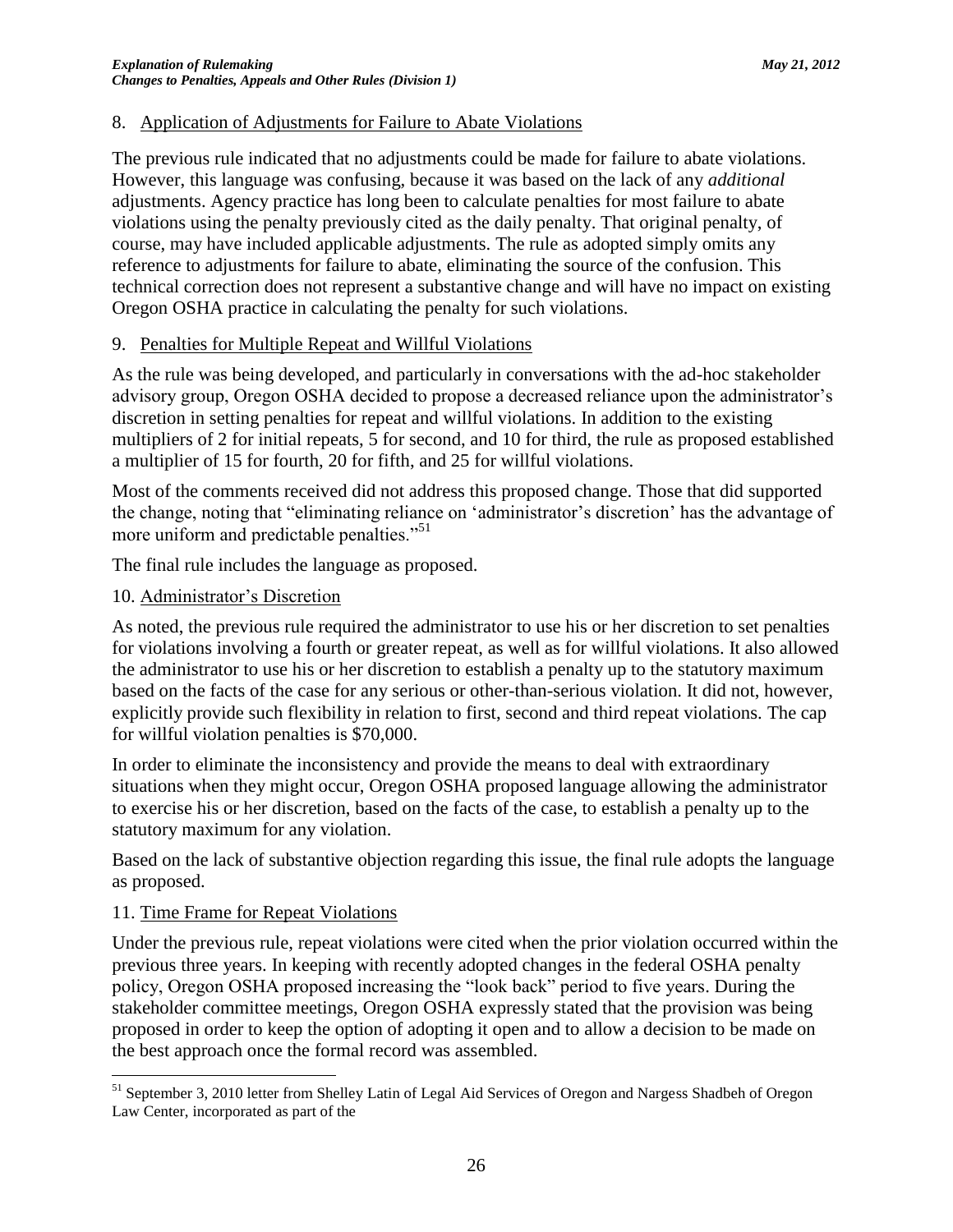Most commenters on the rule opposed the change, some noting that Oregon OSHA's greater enforcement presence makes a repeat violation more likely in three years than would be the case in a federal state. <sup>52</sup> Three commenters opposed the change for that reason but also in part because of its perceived inconsistency with federal OSHA, making the identical comment that "[a] five year period is inconsistent with the standard three year time limit generally used in other states, including those covered by federal OSHA."<sup>53</sup> Another suggested that there is not "any more value to motivate employers by extending the time within which penalties would be increased due to repeated violations."<sup>54</sup>

Two commenters, writing together, supported the change, noting correctly that "[f]ederal OSHA has expanded that time to five years" and suggesting that "Oregon OSHA should do the same."<sup>55</sup>

In evaluating the comments, Oregon OSHA discards the argument that the three-year limit should be retained to be consistent with other states and federal OSHA, because federal OSHA has in fact increased the time frame to five years. Comments to the contrary apparently are based on a review of federal OSHA's Field Operations Manual, which has not yet been updated to reflect the policy guidance provided by memo to federal OSHA staff in the fall of 2010. But it is indeed current federal OSHA practice to identify penalties using a five-year period, and that practice was reaffirmed in the revised guidance issued by memo earlier this year. Both the previous memo and the revised memo were published by federal OSHA and accompanied by press advisories regarding the subject.

However, Oregon OSHA is persuaded by the argument made by a number of commenters that a three-year period is justified based on Oregon's much greater enforcement presence. In addition, Oregon OSHA notes that most other state jurisdictions have retained the three-year period, at least for the present time. Therefore the final rule does not include the proposed language and instead retains the previous language limiting repeat violations to a three-year period. For technical reasons, the final rule includes the three-year language in the citation guidance, rather than in the definition section, but this does not change the effect of the provision on Oregon OSHA enforcement activities.

### 12. Repeat Violations at Fixed Site and Mobile Workplaces

Both the previous and the newly adopted rules handle repeat violations differently if they occur at fixed site workplaces than if they are committed by employers with mobile work activities. In certain rare situations, however, mobile operations with highly regionalized activities within the state may be better handling by treating each region as a "fixed site" and handling the mobile activities within that region as though they occurred at the same facility, while handling mobile activities between regions as though they occurred at different facilities.

In order to allow Oregon OSHA to address these issues without compromising the overall distinction between fixed and mobile site activities, the proposed rule enabled the administrator

 $52$  See, for example, the December 12, 2011 letter from Julie Davie of the Oregon Department of Transportation.

<sup>&</sup>lt;sup>53</sup> December 12, 2011 letter from Andrew Graham of the Oregon Self-Insurers Association, the December 13, 2011 letter from Scott Neufeld of the Special Districts Association of Oregon, and the December 14, 2011 letter from Todd Scharff of Safeway.

<sup>54</sup> December 14, 2011 letter from Dave Black of Vigilant.

<sup>&</sup>lt;sup>55</sup> September 3, 2010 letter from Shelley Latin of Legal Aid Services of Oregon and Nargess Shadbeh of Oregon Law Center, attached to the December 14, 2011 letter by the same authors.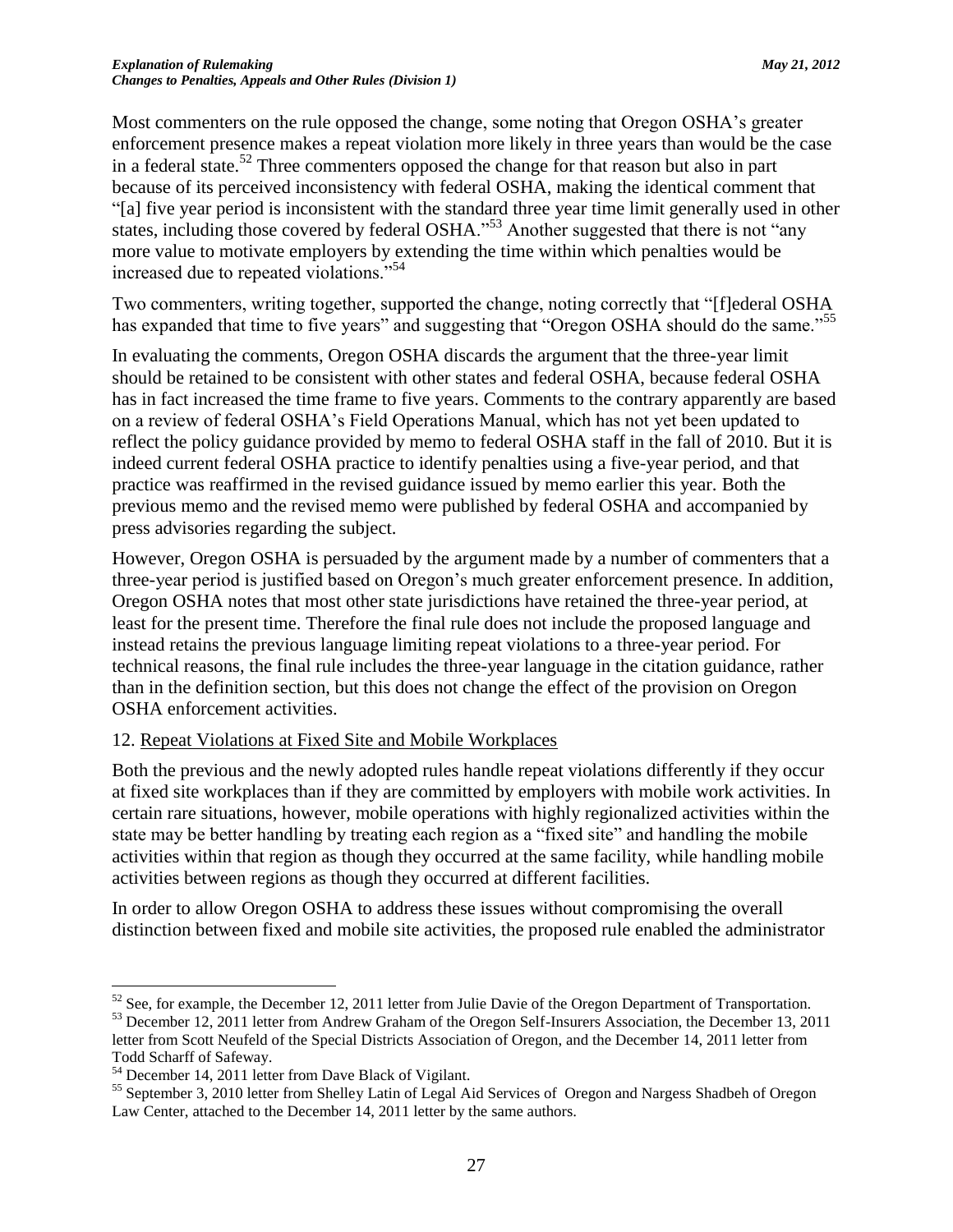to handle certain mobile activities as fixed site activities, based on the unique circumstances of the operation.

Relatively few comments were received on this subject.

One set of comments focused on a related issue, suggesting that the "fixed place of employment exemption for 'other than serious violations'" be eliminated because the "same owners, entity or individuals control the fixed place of employment." The same commenters suggested that the proposed language "would lead to less rigorous enforcement and not more effective provisions."<sup>56</sup>

Another commenter emphasized support of the provision, noting that the organization had raised the concern "in a letter to OR-OSHA dated October 31, 2008 when other changes were proposed to Division 1 relating to penalties."<sup>57</sup>

Oregon OSHA believes that the proposed language gives it appropriate flexibility to address such situations when the current rule would create an acknowledged inequity. The comments suggesting that it would lead to "less rigorous enforcement" are correct in those limited cases. However, Oregon OSHA proposed the language precisely because the current rule forces stricter enforcement than appears appropriate. It is true that the inequity could be eliminated by treating all violations by a single multi-site employer as repeat violations (in the way that mobile activities are handled now). However, Oregon believes the current approach is workable – and in any event the modified approach recommended by the particular commenters was not, as they noted, part of the proposal.

For these reasons, Oregon OSHA has adopted the language as proposed, with only slight revisions to make clear that the administrator can delegate the authority for such approval to one or more designees.

### 13. Definition of Repeat Violations

 $\overline{a}$ 

The statute (ORS 654.086(1)(c) refers to higher penalties (up to \$70,000) for "[a]nyemployer who willfully or repeatedly violates" Oregon OSHA requirements. The previous rule defined repeat violations by limiting it to the rule, statute or other requirement previously cited. This effectively prohibited a repeat violation where a different rule was cited, no matter how similar the circumstances. But it also required a repeat violation where the same rule was cited, no matter how different the circumstances.

In reviewing the issue, Oregon OSHA identified a number of situations where it seemed inappropriate to treat a violation as not being a repeat: for example, in situations where the same corrective measures were required to protect from the same hazard but, because of a somewhat different context, a different rule division was being cited. Perhaps the plainest example of such an issue comes in relation to scaffolding, where the exact same scaffold being used in the exact same way might not generate a repeat if the previous work involved construction (installing a light fixture, perhaps) while the current work involved non-construction maintenance (replacing a light bulb in the same light fixture, perhaps).

<sup>56</sup> December 14, 2011 letter from Shelley Latin of Legal Aid Services of Oregon and Nargess Shadbeh of Oregon Law Center.

<sup>&</sup>lt;sup>57</sup> December 12, 2011 letter from Julie Davie of the Oregon Department of Transportation.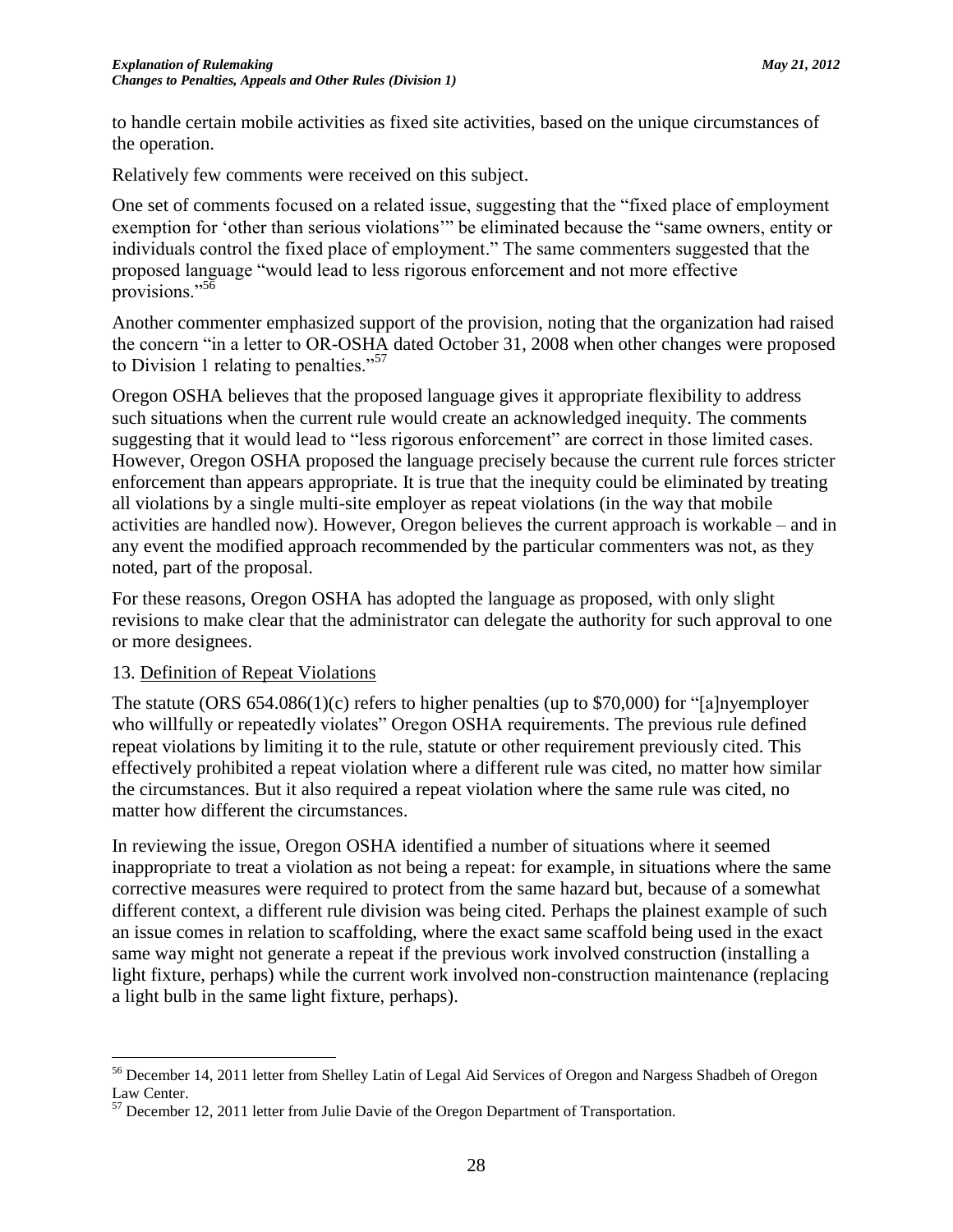Similarly, employees working without respirators in hazardous atmospheres would have been treated as repeat violations in most cases, but not if the respirator (even the exact same respirator) happened to be required by one of the substance-specific air contaminant standards.

At the same time, Oregon OSHA was aware of issues with the various general standards found in Oregon OSHA rules where employers were cited for a lack of training or for a lack of supervision and then cited for another training or supervision violation involving completely different activities. In such cases, the previous rule required that the violations be cited as a repeat violation.

In order to address both issues, the proposal suggested changing the definition of repeat violation to include violations "involving substantially similar hazardous conditions."

This provision received considerable comment in the record, with most of those who made comments on the proposal as a whole addressing the issue.

Several commenters indicated their support for the change. For example, one comment singled this issue out as one of three deserving particular support,<sup>58</sup> while others stated simply that the organizations support the proposal to change the definition of repeat violation.<sup>59</sup> Another indicated that "[w]e agree with your proposed language that repeated violations need to reflect substantially similar hazardous conditions,"<sup>60</sup> while yet another noted that the proposal "corrects a problem of being cited as a repeat under a more general rule for two completely different hazards."<sup>61</sup>

Another commenter indicated opposition because, although reducing the likelihood of employers "receiving a repeat citation because only when the general rule is cited rather than the specific rule to the hazard" would be "a good thing," the organization's "collective group of safety managers are under the impression the change would actually make it easier to cite repeats." The same set of comments specifically referenced the distinction between fall protection in construction and in maintenance activity, implying that an inability to cite repeats in such situations was a positive aspect of the previous rule.<sup>62</sup>

One comment in support of the language "in that it allows for consideration of earlier violations that may not be identical to the particular violation" suggested "that any violation of the same statute, regulation, rule, standard or order, or a substantially similar violation" be treated as a repeat (effectively treating as repeat violations *both* all those violations that would be identified under the existing rule and all those violations that would be identified under the proposed rule). $63$ 

<sup>58</sup> December 14, 2011 letter from Cindy Regier of the Pacific Northwest Chapter of Associated Builders & Contractors.

<sup>&</sup>lt;sup>59</sup> December 9, 2009 letter from J.L. Wilson of Associated Oregon Industries and December 7, 2011 letter from Eliot Lapidus of the Oregon-Columbia Chapter of the Associated General Contractors..

<sup>60</sup> December 14, 2011 letter from Dave Black of Vigilant.

<sup>&</sup>lt;sup>61</sup> December 12, 2011 letter from Julie Davie of the Oregon Department of Transportation.

 $62$  December 14, 2011 letter from Timothy Gauthier of the Oregon-Columbia Chapter of the National Electrical Contractors Association.

<sup>&</sup>lt;sup>63</sup> December 14, 2011 letter from Shelley Latin of Legal Aid Services of Oregon and Nargess Shadbeh of Oregon Law Center.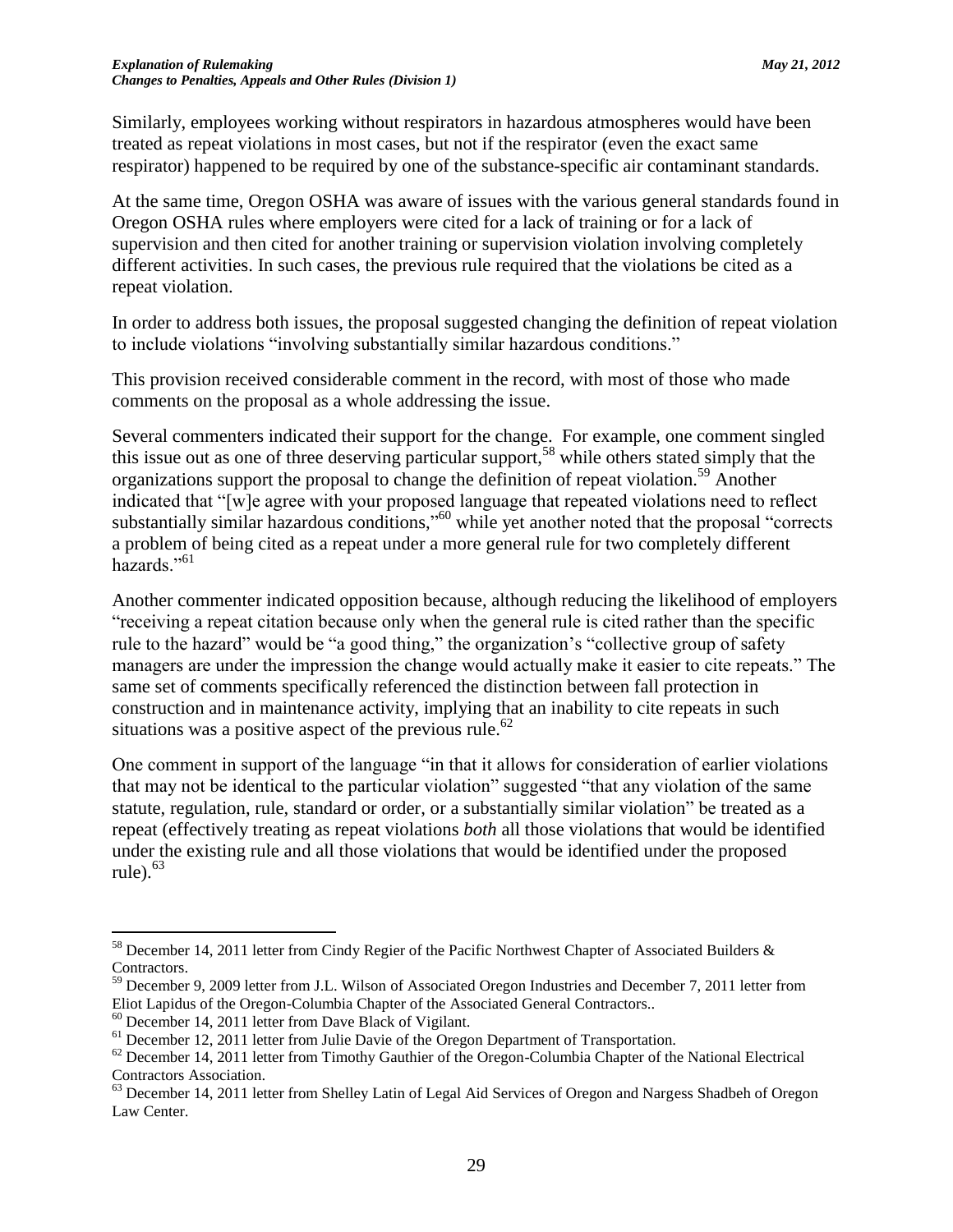Another commenter indicated that the "existing language provides clear guidance to employers" and recommended against adoption of the new language in part because "[s]ubstantially similar hazardous conditions is not further defined or clarified in the proposed rules."<sup>64</sup>

Three separate commenters included a largely identical discussion of the issues, acknowledging Oregon OSHA's "stated purpose for the proposed change" as both to "purportedly relieve employers of 'repeat liability when citations for violations of the same code exist, but where the underlying violative condition is substantially different….." and to "allow the Agency to cite 'repeat' violations across Divisions in the code" perceived inconsistency of "hazardous condition" with the practice in other states. The comments further acknowledge Oregon OSHA's stated intention "to interpret 'substantially similar hazardous condition' narrowly," but indicates that the term is "unnecessarily vague" and therefore likely to result in litigation to clarify the term.<sup>65</sup>

The same commenters indicated that the term might "expand liability for 'repeat' violations far beyond that which is present in other states," noting that in federal states violations are cited as repeat only when the previous citation includes "a substantially similar violation." They suggested that such an "[e]xpansion of 'repeat' liability far beyond that which exists in other jurisdictions would unfairly place Oregon employers at a competitive disadvantage.<sup>"66</sup>

The three commenters then suggested that Oregon OSHA specifically define the term "hazardous condition," with two of them suggesting the phrase be defined to mean "The underlying facts giving rise to a citation for a safety and health violation"<sup>67</sup> while the third suggested empaneling "a stakeholder committee, balanced between management and labor" be used to draft the definition.<sup>68</sup>

Oregon OSHA agrees with the suggestion that greater clarity should be provided. In addition, Oregon OSHA agrees with the implicit suggestion that, in this area, consistency between state and federal practice has particular value. In addition, Oregon OSHA sees value in avoiding the history of litigation regarding the definition of repeat violations that followed the adoption of the federal law. Oregon OSHA notes that the phrase referenced in the testimony, "substantially similar violation," itself comes from the key case on the topic, the federal OSHA Review Commission's decision *Potlatch Corp*., which was issued in 1979.<sup>69</sup>

For these reasons, and although Oregon OSHA does not see the terms as being as distinct as suggested in certain comments, the final rule discards the phrase "substantially similar hazardous condition" in favor of the phrase "substantially similar violation," taken from federal case law.  $^{70}$ 

<sup>&</sup>lt;sup>64</sup> December 12, 2011 letter from Debra Dunn of the Oregon Trucking Association.

<sup>&</sup>lt;sup>65</sup> December 12, 2011 letter from Andrew Graham of the Oregon Self-Insurers' Association, December 13, 2011 letter from Scott Neufeld of the Special Districts Association of Oregon, and December 14, 2011 letter from Todd Scharff of Safeway.

<sup>66</sup> *Ibid.*

<sup>&</sup>lt;sup>67</sup> December 12, 2011 letter from Andrew Graham of the Oregon Self-Insurers' Association and December 13, 2011 letter from Scott Neufeld of the Special Districts Association of Oregon

<sup>68</sup> December 14, 2011 letter from Todd Scharff of Safeway.

<sup>69</sup> *Potlatch Corp*., 7 O.S.H.C 1061 (1979).

<sup>&</sup>lt;sup>70</sup> In adopting the *Potlatch* "substantially similar violation" standard for repeat violations, Oregon OSHA is not adopting that portion of the decision concerned with the need for the prior violation to be a final order, which is based on specific provisions of the federal law not found in the Oregon Safe Employment Act. In keeping with those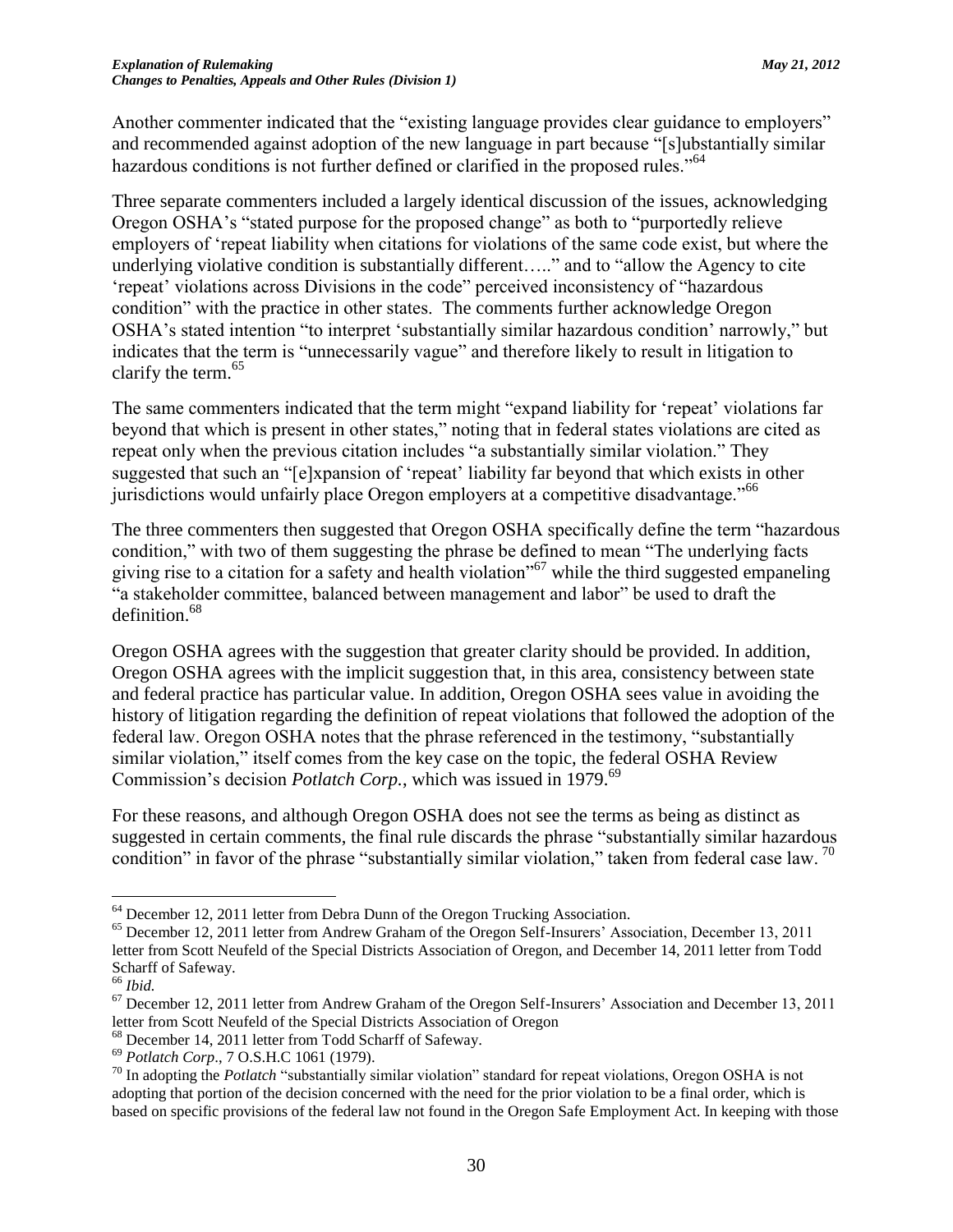Oregon OSHA has done this with the express intent of following federal precedents regarding this issue and thereby ensuring that employers in Oregon and most of the rest of the country will face the same standard for determining substantial similarity as it relates to repeat violations.

Similarly, in providing more detailed criteria, Oregon OSHA has adopted the *Potlatch* position that a citation of the same standard provides *prima facie* evidence that violations are substantially similar, although (in contrast to the previous rule) that presumption can "be rebutted by evidence of the disparate conditions and hazards associated with these violations of the same standard."<sup>71</sup>

As noted, federal case law itself considers both "hazards" and "conditions" in its analysis of whether something is a "substantially similar violation." Indeed, many discussions of the subject use the phrase "substantially similar hazardous condition" as essentially synonymous with the phrase actually adopted. For example, in describing the *Potlatch* decision and its successors, one journal summarizes the issue as it relates to both conditions and hazards:

OSHRC held that the Secretary carries the burden of showing that the repeated violation concerns the same or substantially same condition cited in a prior final order. When a citation is made under the same standard, however, a rebuttable presumption is created that the condition is substantially the same as that cited previously. More recently, the Commission has indicated that the two citations need not have occurred under substantially similar conditions as long as they involved substantially similar hazards. Thus the similarity of the abatement methods is not the criterion; rather, the test is whether the two violations resulted in substantially similar hazards.<sup>72</sup>

Federal OSHA's guidance to its compliance staff reflects a similar approach, indicating that "[a]n employer may be cited for a repeated violation if that employer has been cited previously for the same or substantially similar condition or hazard...."<sup>73</sup> The federal booklet "Employer" Rights and Responsibilities Following an OSHA Inspection" states that "[a]n employer may be cited for a repeated violation if that employer has been cited previously, within the last five years, for the same or a substantially similar condition or hazard…."<sup>74</sup> The same language, with the exception of the five-year reference, also appears in earlier editions of the publication.<sup>75</sup>

Notwithstanding this history, Oregon OSHA agrees that using the phrase taken from the federal case law itself is preferable and avoids any mistaken belief that Oregon OSHA intended a different legal standard in adopting the rule. Therefore, as noted, the rule as adopted uses the phrase "substantially similar violation."<sup>76</sup>

unique provisions of Oregon law and past practice, Oregon OSHA's rule continues to indicate that a repeat violation can be issued based on a citation previously received by the employer without regard to whether that citation has become a final order. The language of OAR 437-001-0160 provides clear guidance regarding such issues.

<sup>71</sup> *Potlatch Corp.*, 7 O.S.H.C. 1061(1979).

<sup>&</sup>lt;sup>72</sup> Practical Guide to the Occupational Safety and Health Act, Law Journal Press, by ALM Media Properties, LLC. Chapter 5 "Degrees of Violations, Penalties and Abatement," p. 9.

<sup>&</sup>lt;sup>73</sup> Federal OSHA Field Operations Manual, VII.A.1. The same document in VII.B and VII.C discusses the handling of identical standards and different standards in a manner consistent with the rule as adopted.

<sup>&</sup>lt;sup>74</sup> "Employer Rights and Responsibilities," p. 5 (publication OSHA 3000-09R 2011, published in 2011 and found at [http://www.osha.gov/Publications/osha3000.pdf\)](http://www.osha.gov/Publications/osha3000.pdf).

 $\frac{1}{75}$  For example, the quoted language appears on page 5 of the 2005 edition and on page 3 of the 1999 edition.

<sup>&</sup>lt;sup>76</sup> Oregon OSHA considers the term "violation" to refer not only to those violations addressed by citation but also to those violations that could not be cited but were addressed by an order to correct. It is Oregon OSHA's intention that an order to correct, although not a citation, can continue to provide the basis for a repeat as it has in the past.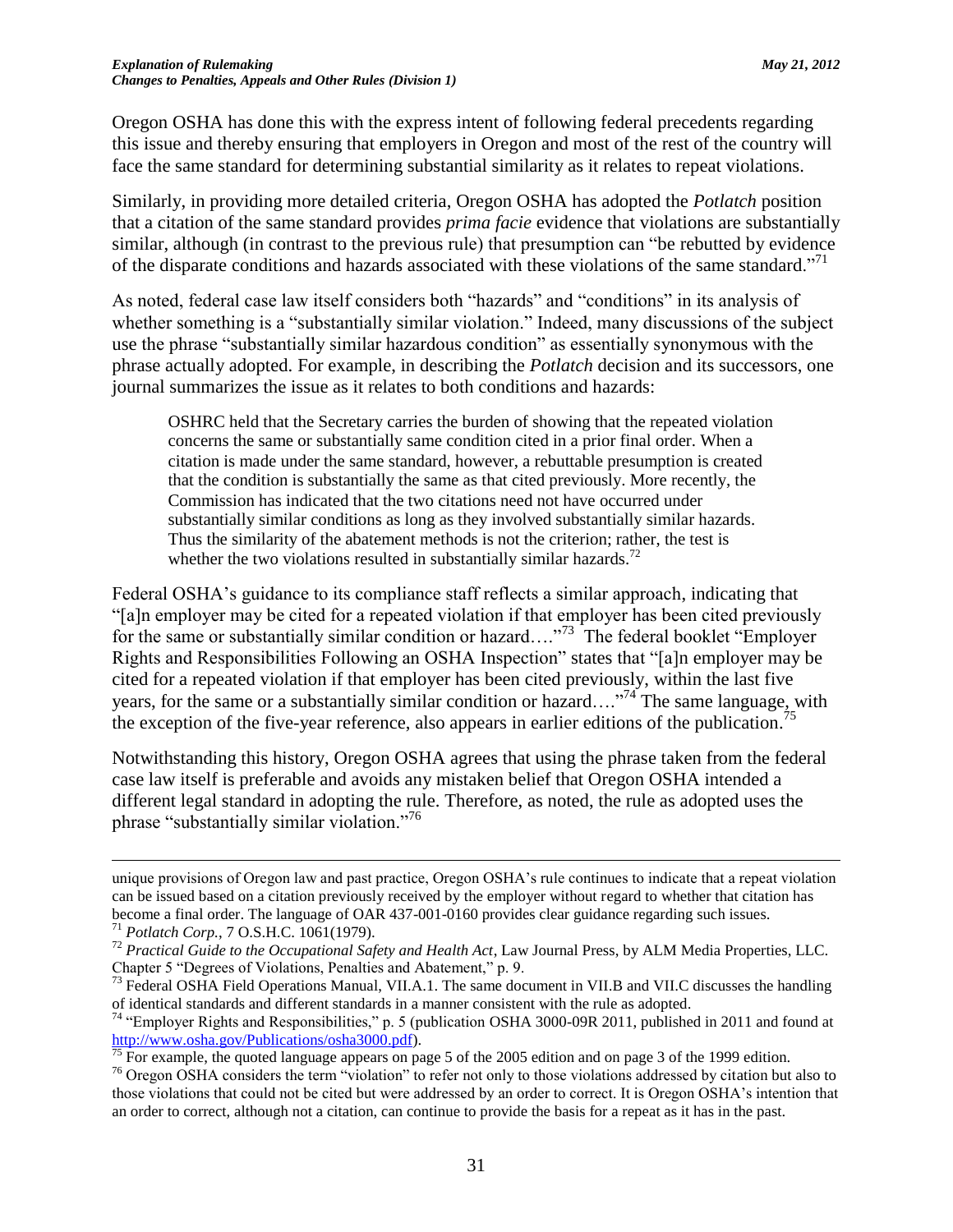### 14. Penalty for Combined Violations

The previous rule provided that the penalty for combined violations (violations involving multiple instances of the same violation) would be calculated by determining a separate penalty for each instance and then totaling the separate penalties. The rule as proposed would have changed the calculation to be consistent with other penalty calculations.

Based on the lack of substantive objection, the final rule adopts the change as proposed.

### 15. Guidance Related to Appeals and Informal Conferences

In addition to the provisions related to penalties, the rule as proposed attempted to clarify the relationship between appeal notices and requests for informal conferences. This language was the subject of comment by relatively few groups, but those who did comment on the provision provided detailed criticisms of the proposed language. Three commenters addressed the issue at length in very similar language under the heading "OR-OSHA's proposed modification to the rule regarding requests for hearings and informal conferences is confusing."<sup>77</sup> Among other things, they noted that "as currently worded the proposed rule creates confusion more than clarity by commingling the portions applicable to hearing requests with those applicable to informal conferences."<sup>78</sup> In contrast to the rule as proposed, the final rule achieves greater clarity by discussing notices of appeal and requests for informal conferences as two completely distinct issues (although the same employer request frequently addresses them both).

Oregon OSHA agrees that the language as proposed was confusing and the rule as adopted addresses the issue more clearly, including taking the suggestion that the discussion of hearing request and that of requests for informal conferences should be separated.

<sup>77</sup> December 12, 2011 letter from Andrew Graham of the Oregon Self-Insurers' Association, December 13, 2011 letter from Scott Neufeld of the Special Districts Association of Oregon, and December 14, 2011 letter from Todd Scharff of Safeway

<sup>78</sup> *Ibid.*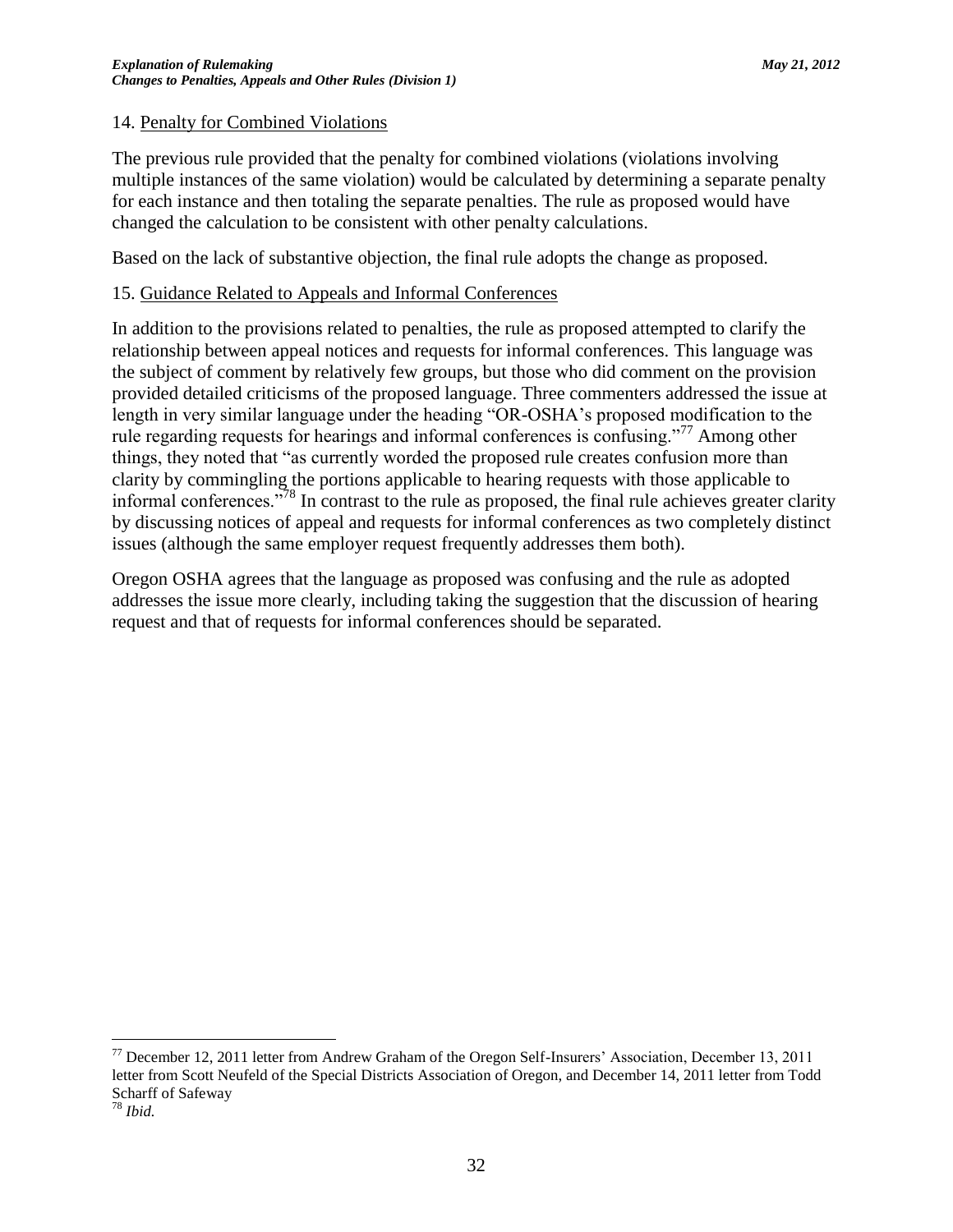## **V. Discussion of Financial Impacts of Rule as Adopted**

The financial analysis filed in relation to the proposed rule remains an essentially accurate description of the costs of the rule as adopted. Oregon OSHA notes, however, that two changes would be likely to decrease the estimated costs slightly: the decision not to adopt the language increasing the repeat time frame from three years to five years, and the decision to retain a limited 10 percent reduction for immediate correction of violations, which was not part of the rule as proposed.

Overall, it remains Oregon OSHA's conclusion that the rule will result in little, if any, change in the average penalties assessed for violations cited under the Oregon Safe Employment Act.